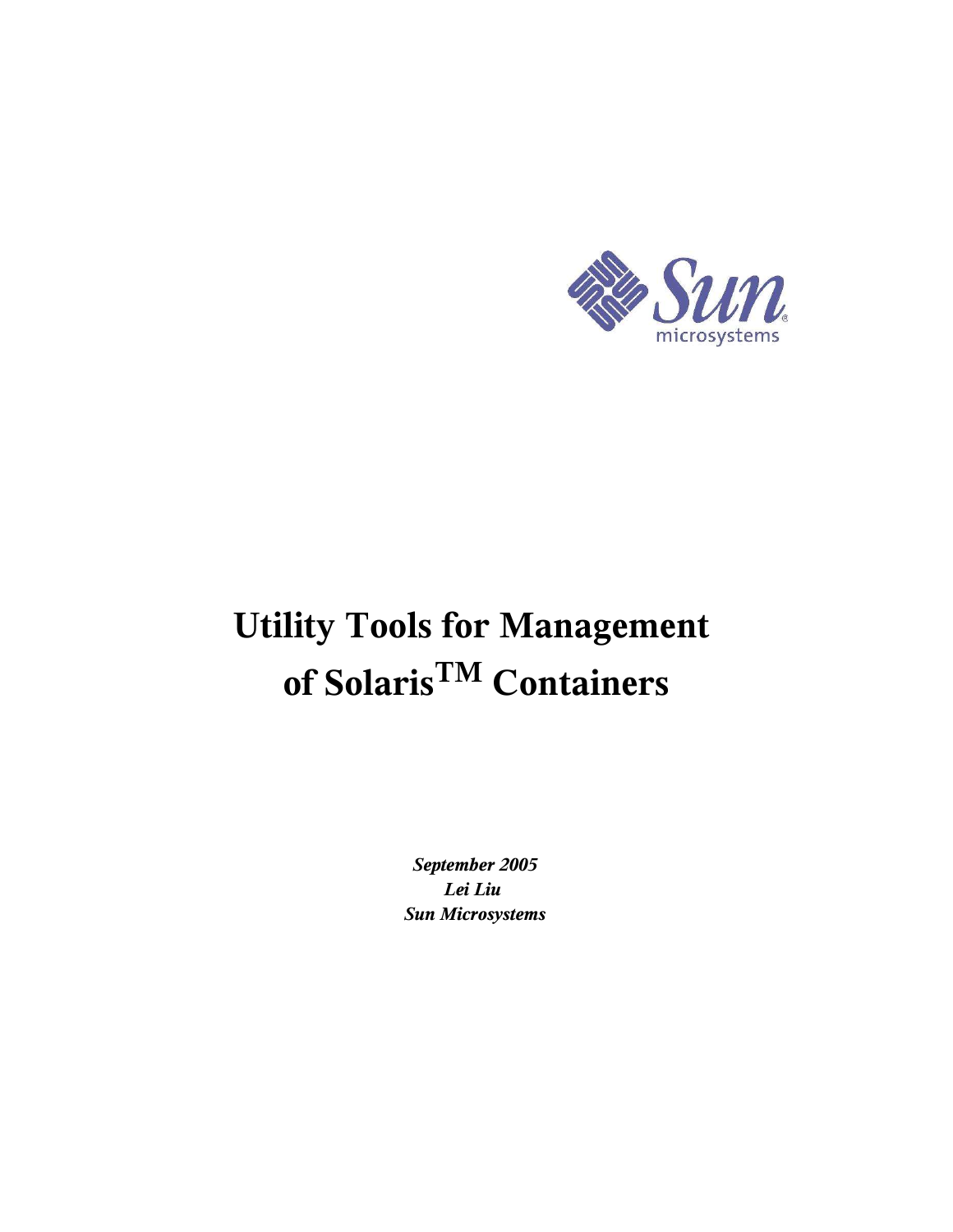©2005 Sun Microsystems, Inc. 4150 Network Circle Santa Clara, CA 95054 U.S.A.

This product or document is protected by copyright and distributed under licenses restricting its use, copying, distribution, and decompilation. No part of this product or document may be reproduced in any form by any means without prior written authorization of Sun and its licensors, if any. Third-party software, including font technology, is copyrighted and licensed from Sun suppliers.

Parts of the product may be derived from Berkeley BSD systems, licensed from the University of California.

Sun, Sun Microsystems, the Sun logo, and Solaris are trademarks or registered trademarks of Sun Microsystems, Inc. in the U.S. and other countries.

U.S. Government Rights Commercial software. Government users are subject to the Sun Microsystems, Inc. standard license agreement and applicable provisions of the FAR and its supplements.

DOCUMENTATION IS PROVIDED AS IS AND ALL EXPRESS OR IMPLIED CONDITIONS, REPRESENTATIONS AND WARRANTIES, INCLUDING ANY IMPLIED WARRANTY OF MERCHANTABILITY, FITNESS FOR A PARTICULAR PURPOSE OR NON-INFRINGEMENT, ARE DISCLAIMED, EXCEPT TO THE EXTENT THAT SUCH DISCLAIMERS ARE HELD TO BE LEGALLY INVALID.

Ce produit ou document est protégé par un copyright et distribué avec des licences qui en restreignent l'utilisation, la copie, la distribution, et la décompilation. Aucune partie de ce produit ou document ne peut être reproduite sous aucune forme, par quelque moyen que ce soit, sans l'autorisation préalable et écrite de Sun et de ses bailleurs de licence, s'il y en a. Le logiciel détenu par des tiers, et qui comprend la technologie relative aux polices de caractères, est protégé par un copyright et licencié par des fournisseurs de Sun.

Des parties de ce produit pourront être dérivées du système Berkeley BSD licenciés par l'Université de Californie.

Sun, Sun Microsystems, le logo Sun, et Solaris sont des marques de fabrique ou des marques déposées, de Sun Microsystems, Inc. aux Etats-Unis et dans d'autres pays.

CETTE PUBLICATION EST FOURNIE EN L'ETAT ET AUCUNE GARANTIE, EXPRESSE OU IMPLICITE, N'EST ACCORDEE, Y COMPRIS DES GARANTIES CONCERNANT LA VALEUR MARCHANDE, L'APTITUDE DE LA PUBLICATION A REPONDRE A UNE UTILISATION PARTICULIERE, OU LE FAIT QU'ELLE NE SOITPAS CONTREFAISANTE DE PRODUIT DE TIERS. CE DENI DE GARANTIE NE S'APPLIQUERAIT PAS, DANS LA MESURE OU IL SERAIT TENU JURIDIQUEMENT NUL ET NON AVENU.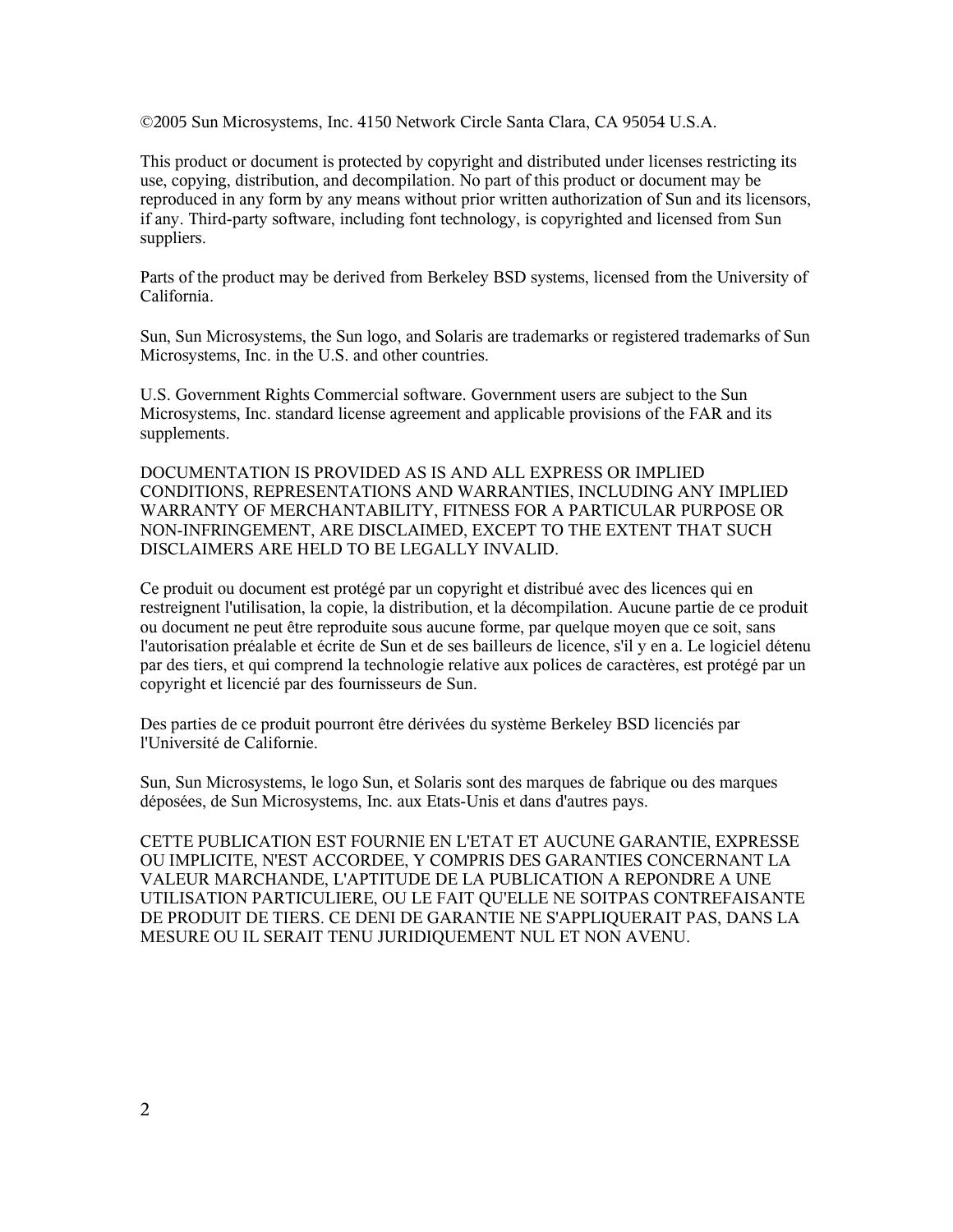## **Introduction**

The Solaris 10 Operating System introduced zone-oriented virtualization and partition models on the Solaris platform. These models require zone-specific performance measurements to instrument zones at the system level. Moreover, applications and services are hosted within the isolated environment provided by the zones. How these applications perform needs to be inspected at the zone level. The Solaris Zones partitioning technology, a component of Solaris Containers, introduces a new performance metric to the traditional Solaris OS. Another component of the Solaris Containers environment, resource management, enables you to control how applications use available system resources. In the meantime, resource management monitors how computing resources are allocated to processes.

This document is designed to help management service providers, management solution providers, architects, data center administrators, and performance engineers to utilize the Solaris platform's built-in utility tools to discover and instrument zones. The resource management feature and extended accounting facility for zone monitoring are also recommended. When these utilities are integrated with management entities, management applications can monitor and set alarms for zone status on the Solaris platform with minimal coding involved.

## **Background**

Business services are designed to satisfy service levels with capacity growth planning to handle peak workloads and to achieve revenue growth. However, system resources are not fully utilized during normal workloads. Resources need to be dynamically allocated to business-critical services and applications while ensuring that services with lower priorities will not be compromised. Therefore, to reduce the cost of managing vast networks of servers with software components installed on thousands of nodes, IT managers are shifting their focus from increasing performance and availability to reducing costs of IT infrastructure and improving end-user service levels. Server, application, and service consolidation is one of the important areas that requires system vendor support at the system level.

Businesses can accomplish this consolidation through server virtualization. Server virtualization allows data centers to be visualized and managed as a fabric of interconnected computing resources rather than as a room filled with individual systems. Solaris Containers are designed and implemented as a system-level virtualization model to provide a means of virtualizing the operating system environment within a shared instance of the Solaris OS. Solaris Containers offer a complex execution environment for a set of software services and a separate Solaris environment within a single Solaris instance.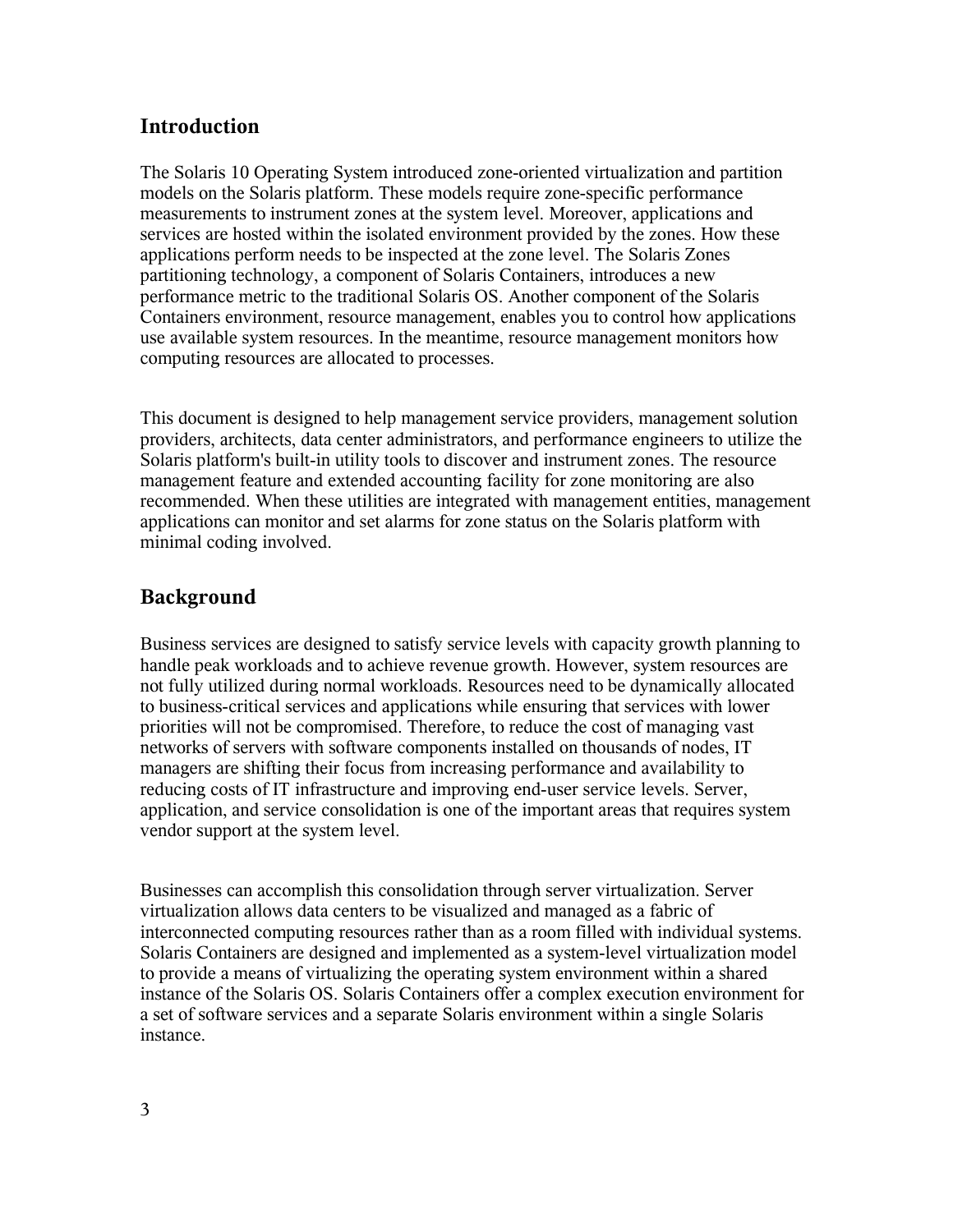Solaris Zones offer virtual mapping from software services to platform resources and allow application components to be isolated from each other. Hence, zones create an isolated environment for running applications. This isolation prevents processes that are running in one zone from monitoring or affecting processes running in other zones. Zones are ideal for environments that consolidate a number of applications on a single server. The cost and complexity of managing numerous machines make it advantageous to consolidate several applications on larger, more scalable servers.

Solaris Zones provide the following functions:

- **Security**
	- Network services can be run in a zone, limiting the risks that can affect systems and other zones in case of a security violation.
- **Isolation**
	- Applications requiring exclusive access to global resources can run on the same systems using zones.
- **Virtualization**
	- A virtualization environment is presented to applications, which abstracts the underlying physical implementation of hardware and software.
- **Granularity**
	- Sub-CPU granularity: As a result, zones do not require dedicated resources such as CPU and memory. A single system can host many zones.



Figure 1: Context of Solaris Zones Feature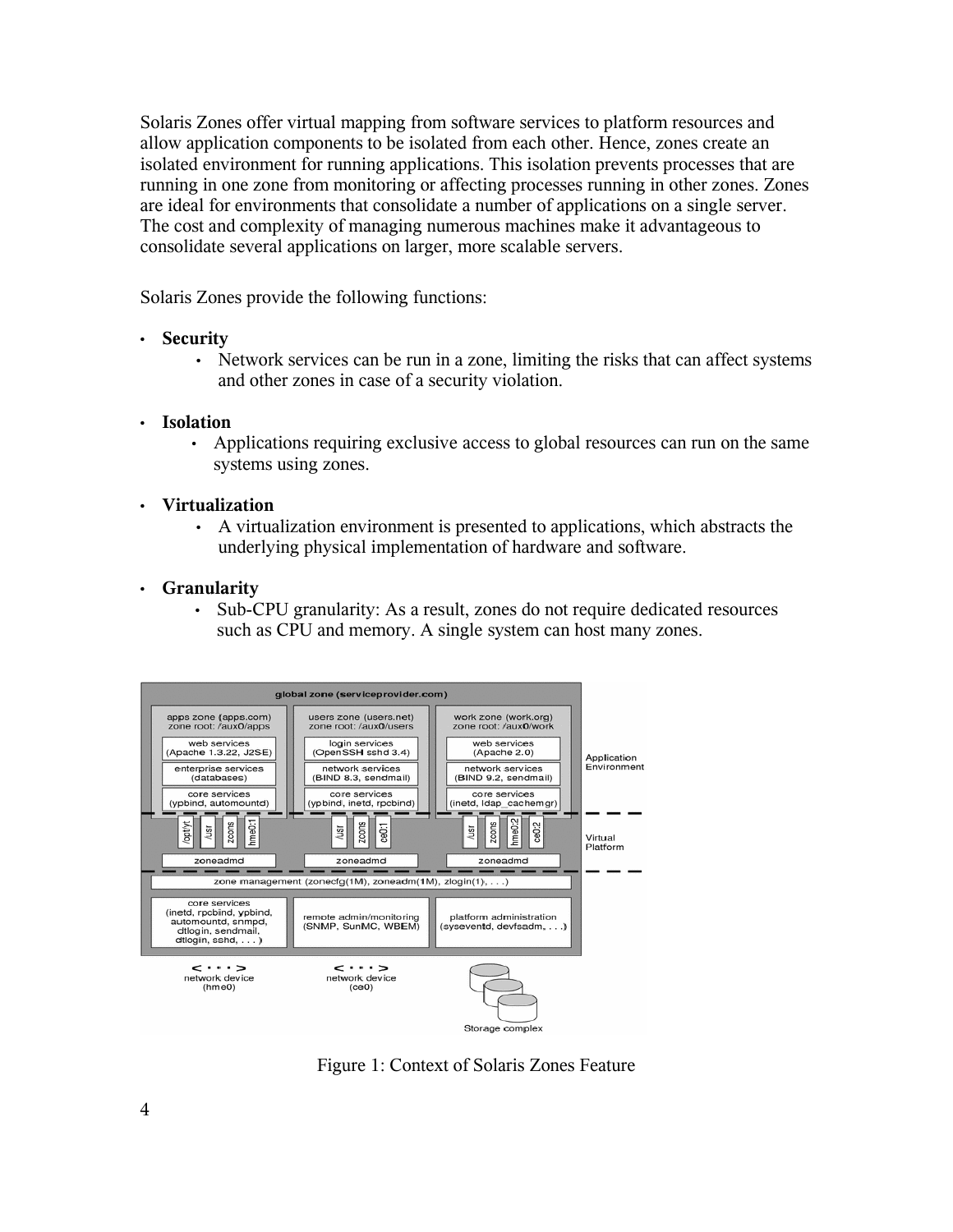## **Solution Description**

The Solaris OS has built in a series of utility tools to discover zones and to instrument a zone-specific matrix. The utility can be easily integrated with a management entity on the managed node for system and performance management solution providers. The following sections walk through the flow of zone management to illustrate the usage of the utilities. In addition, by leveraging the rlogin and ssh functionality, the management host can remotely instrument the managed hosts.

#### **Zone Service Discovery**

The zones facility in the Solaris OS provides an isolated environment for running applications. Processes running in a zone are prevented from monitoring or interfering with other activity in the system. Access to other processes, network interfaces, file systems, devices, and interprocess communication facilities is restricted to prevent interaction between processes in different zones. The zones(5) service is managed by the service management facility,  $smf(5)$ , under the service identifier svc:/system/zones:default. The service's status can be queried using the svcs(1) command. For more information see:

- zones(5): http://docs.sun.com/app/docs/doc/816-5175/6mbba7f4t?a=view
- $\sin f(5)$ : http://docs.sun.com/app/docs/doc/816-5175/6mbba7f3n?a=view
- svcs(1): http://docs.sun.com/app/docs/doc/816-5165/6mbb0m9th?a=view

The svcs(1) command displays information about service instances as recorded in the service configuration repository.

```
svcs
STATE STIME FMRI
online Jun_17 svc:/system/zones:default 
This lists the zone service instances:
svcs -o state,nstate,fmri zones
STATE NSTATE FMRI
```
online - svc:/system/zones:default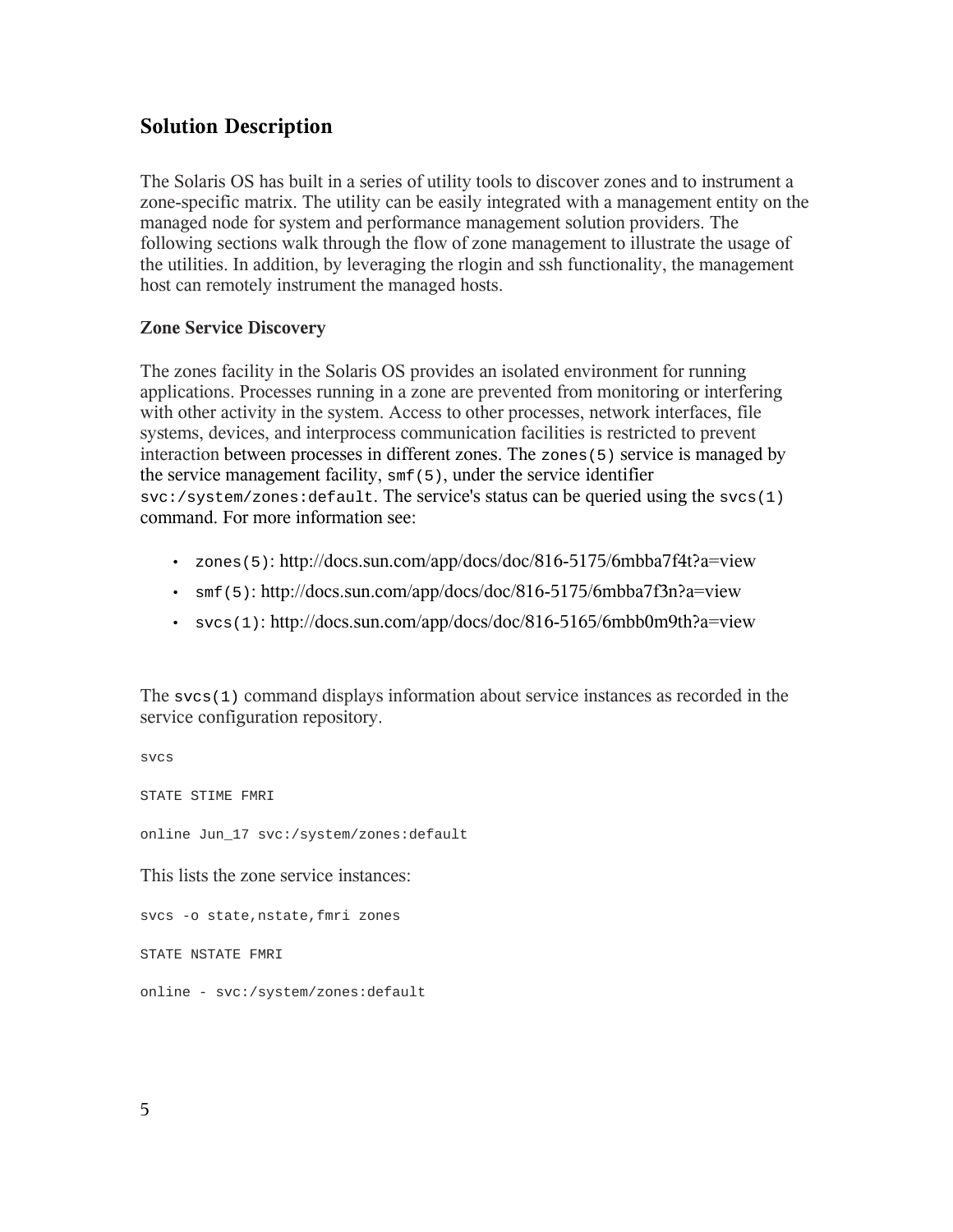This lists detailed information about all instances of system/zones:

| $svcs - l$ system/zones |                                                                       |
|-------------------------|-----------------------------------------------------------------------|
| fmri                    | svc:/system/zones:default                                             |
| name                    | Solaris zones                                                         |
| enabled                 | true                                                                  |
| state                   | online                                                                |
| next_state              | none                                                                  |
|                         | state_time Fri Jun 17 08:16:40 2005                                   |
| logfile                 | /var/svc/log/system-zones:default.log                                 |
|                         | restarter svc:/system/svc/restarter:default                           |
|                         | dependency require_all/none svc:/milestone/multi-user-server (online) |

#### **Zone Instance Discovery**

As an application container that is maintained by the operating system runtime, a zone can be discovered by the zoneadm(1M) utility. The Solaris utility tool zoneadm(1M) can be used to display the name of the current zones, or the specified zone if indicated. By default, all running zones are listed.

To discover all installed zones, you can use the zoneadm(1M) command:

zoneadm list -i

Execute the following command to display all configured zones and display verbose information, including zone name, ID, current state, root directory, and options.

zoneadm list -cv

| ID       | <b>NAME</b> | <b>STATUS</b> | PATH         |
|----------|-------------|---------------|--------------|
| $\Omega$ | global      | running       |              |
| 5        | webzone     | running       | $/$ zonel    |
| 6        | dbzone      | running       | $/$ zone $2$ |
| 8        | midtierzone | running       | /zone3       |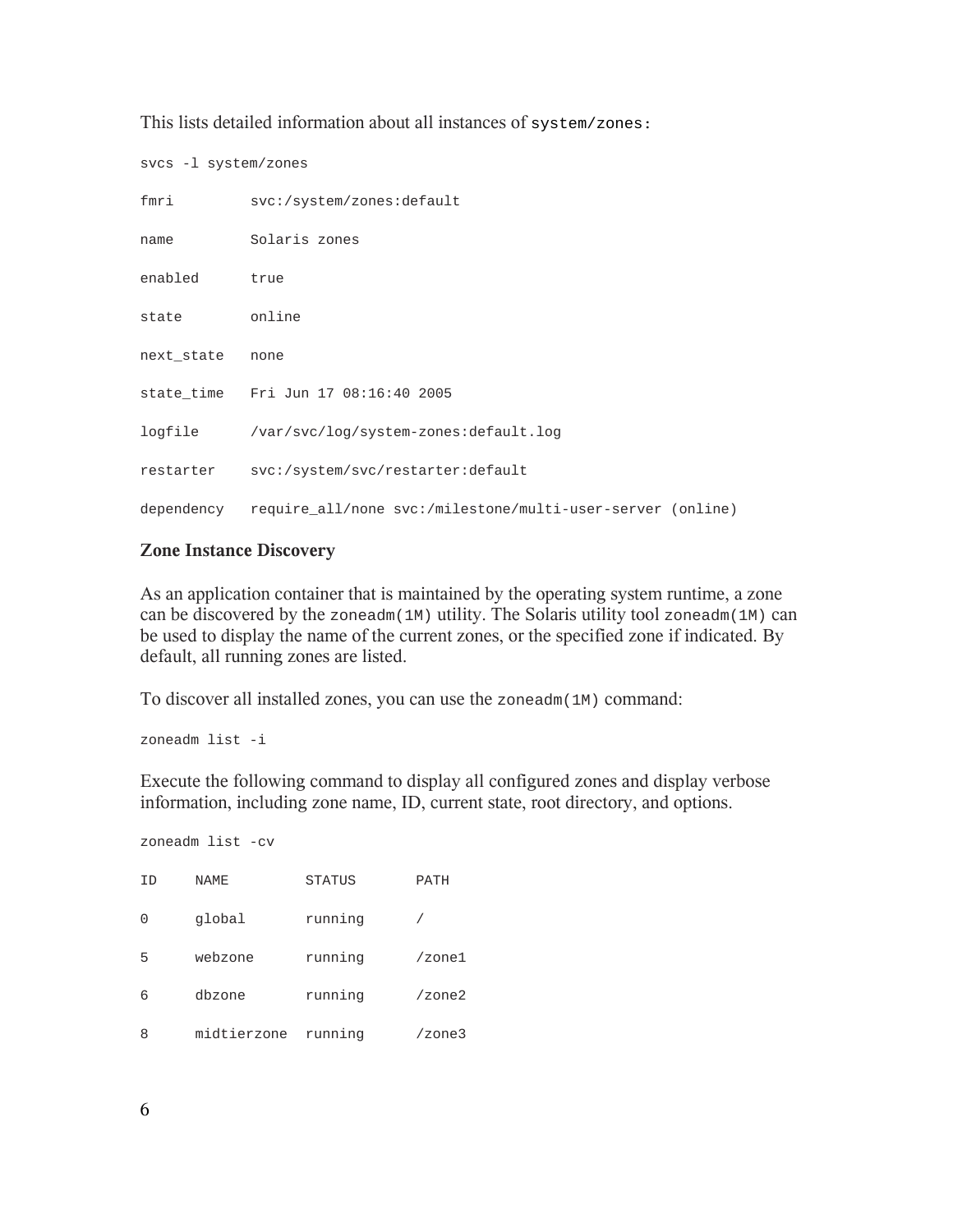The valid zone states are categorized in the following table.

| <b>State</b>                 | Description                                                                                                                                                                                                                                                                                                |
|------------------------------|------------------------------------------------------------------------------------------------------------------------------------------------------------------------------------------------------------------------------------------------------------------------------------------------------------|
| CONFIGURED                   | Indicates that the configuration for the zone has been completely specified and<br>committed to stable storage.                                                                                                                                                                                            |
| INCOMPLETE                   | Indicates that the zone is in the midst of being installed or uninstalled, or was<br>interrupted in the midst of such a transition.                                                                                                                                                                        |
| INSTALLED                    | Indicates that the zone's configuration has been instantiated on the system:<br>packages have been installed under the zone's root path.                                                                                                                                                                   |
| READY                        | Indicates that the "virtual platform" for the zone has been established. Network<br>interfaces have been plumbed, file systems have been mounted, devices have been<br>configured, but no processes associated with the zone have been started.                                                            |
| RUNNING                      | Indicates that user processes associated with the zone application environment are<br>running.                                                                                                                                                                                                             |
| SHUTTING DOWN<br><b>DOWN</b> | Indicates that the zone is being halted. The zone can become stuck in one of these<br>states if it is unable to tear down the application environment state (such as<br>mounted file systems) or if some portion of the virtual platform cannot be<br>destroyed. Such cases require operator intervention. |

Table 1: Zone State Categorization

To list all the running zones, zoneadm(1M) with the subcommand list can be used:

zoneadm list global webzone

dbzone

midtierzone

To find a specific zone regardless of its state, execute the following command. If you use this subcommand with the zoneadm -z zonename option, it lists only the specified zone, regardless of its state:

zoneadm -z <zonename> list -p

To adjust the zoneadm(1M) output as machine-parsable format, use the  $-p$  option in the list subcommand. If you want to know the current zone name only, you can utilize a user command zonename(1).

## **Monitoring Zone Instances**

This section addresses the zone-specific performance monitoring.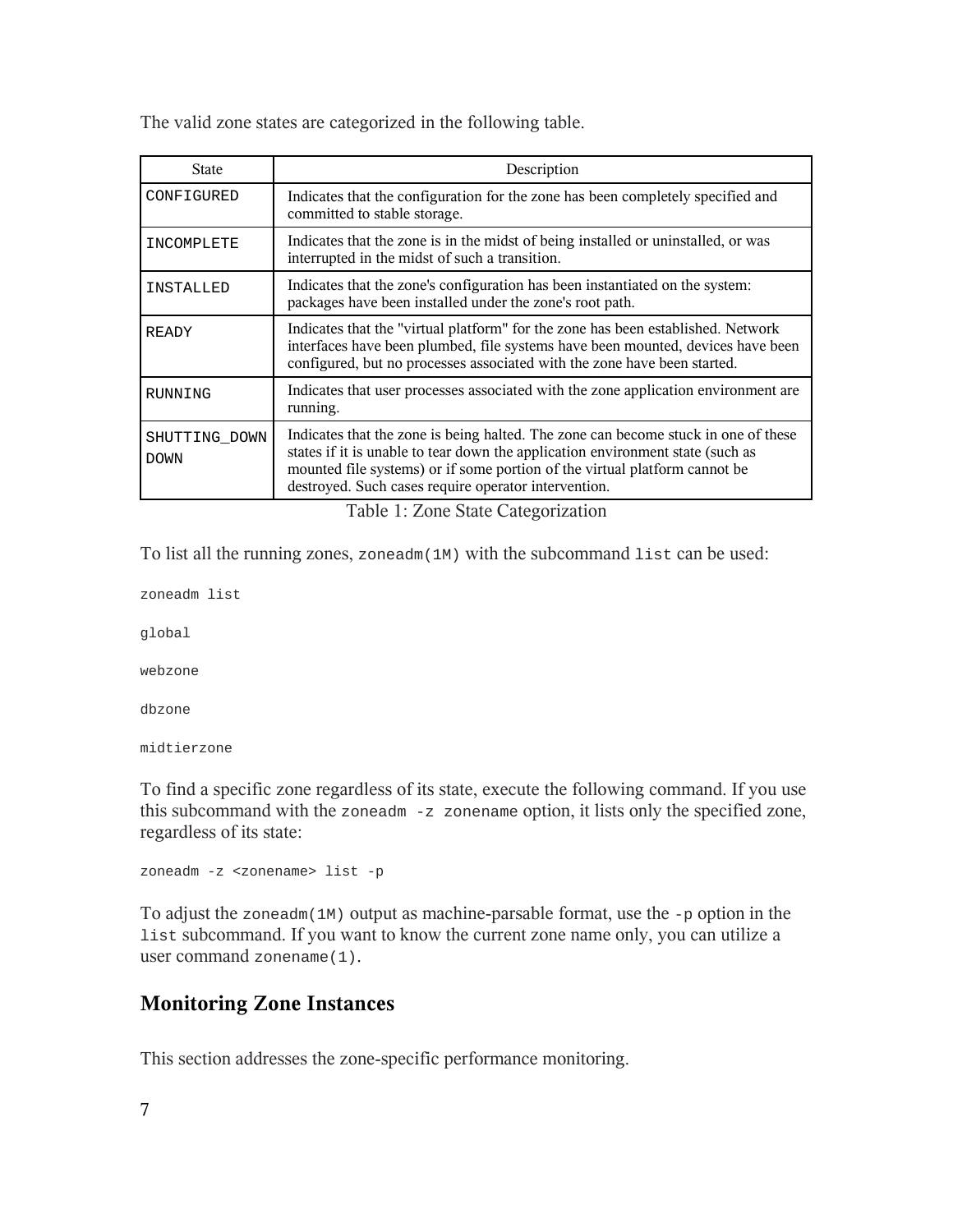#### **User Count Statistics**

The  $who(1)$  utility can list the user's name, terminal line, login time, elapsed time since activity occurred on the line, and the process-ID of the command interpreter for each current Solaris system user:

```
Name Description
name User's login name.
state Capability of writing to the terminal.
line Name of the line found in /dev.
time Time since user's login.
idle Time elapsed since the user's last activity.
pid User's process ID.
comment Comment line in inittab(4) (see: http://docs.sun.com/app/docs/doc/816-
         5174/6mbb98ug1?a=view).
exit Exit status for dead processes.
```
zlogin <zonename> who | wc -l

Table 2: who(1) General Format

#### **Zone Statistics Report**

In addition, the pr $stat(1M)$  utility iteratively examines all active processes on a specific zone and reports statistics based on the selected output mode and sort order. The prstat (1M) utility provides options to examine only processes matching specified PIDs, UIDs, zone IDs, CPU IDs, and processor set IDs:

prstat -v -z <zonename>

Report active process statistics

To report the five most active processes, use:

prstat -z <zonename>

| Name     | Description                                                                                                                                 |
|----------|---------------------------------------------------------------------------------------------------------------------------------------------|
| PID      | The process ID of the process.                                                                                                              |
| USERNAME | The real user (login) name or real user ID.                                                                                                 |
| SIZE     | The total virtual memory size of the process, including all mapped files and devices, in<br>kilobytes (K), megabytes (M), or gigabytes (G). |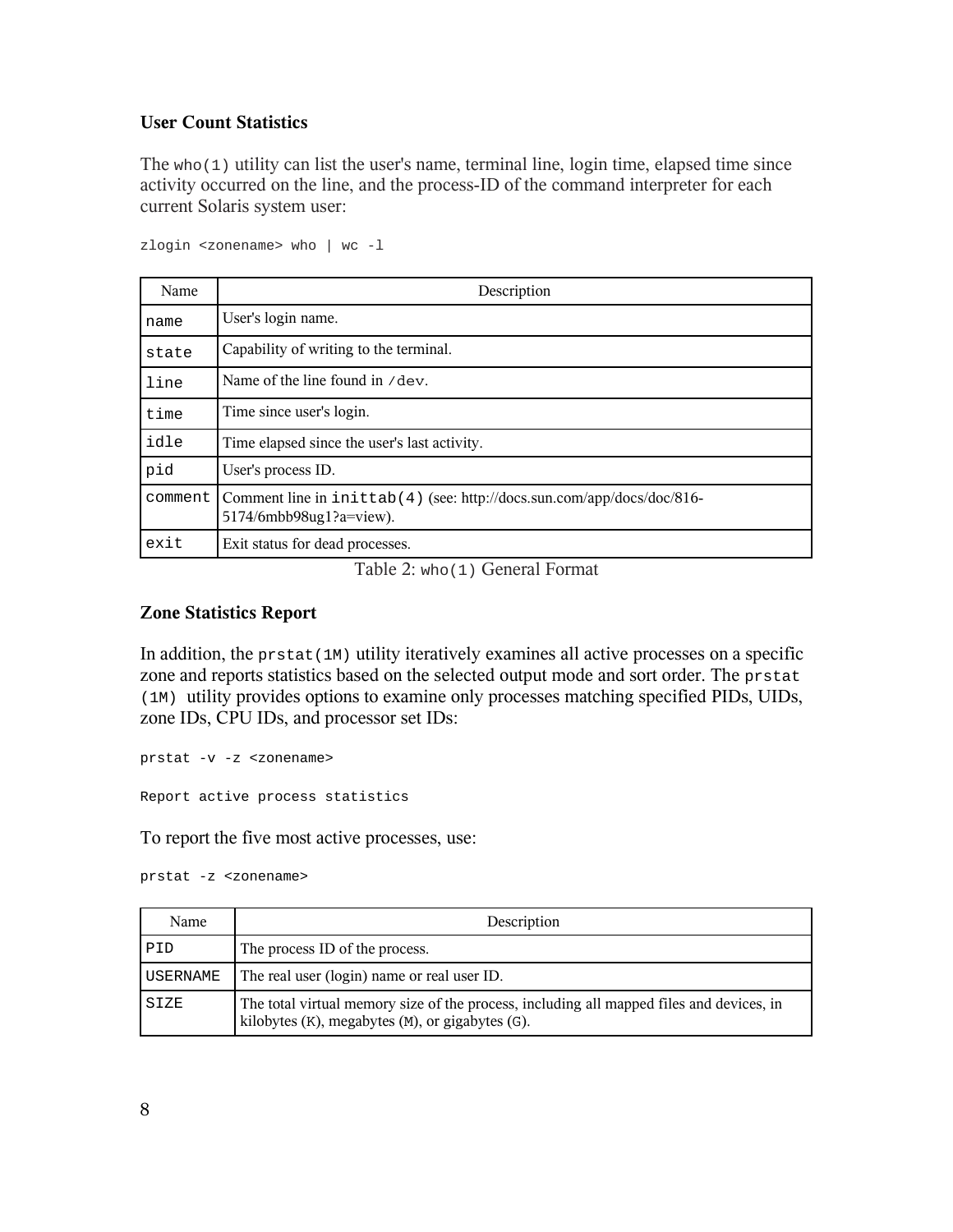| Name    | Description                                                                                                                                                                                                                                                                                                                                                                                                                                                                |
|---------|----------------------------------------------------------------------------------------------------------------------------------------------------------------------------------------------------------------------------------------------------------------------------------------------------------------------------------------------------------------------------------------------------------------------------------------------------------------------------|
| RSS     | The resident set size of the process (RSS), in kilobytes (K), megabytes (M), or gigabytes<br>(G). The RSS value is an estimate provided by proc(4)<br>(http://docs.sun.com/app/docs/doc/816-5174/6mbb98uim?a=view) that might<br>underestimate the actual resident set size. Users who want more accurate usage<br>information for capacity planning should use the $-x$ option to $pmap(1)$ instead (see:<br>http://docs.sun.com/app/docs/doc/816-5165/6mbb0m9on?a=view). |
| STATE   | The state of the process: cpuN Process is running on CPU N. Sleeping: Process is waiting<br>for an event to complete. Runnable: Process in run queue. Zombie state: Process<br>terminated and parent not waiting. Stop: Process is stopped.                                                                                                                                                                                                                                |
| PRI     | The priority of the process. Larger numbers mean higher priority.                                                                                                                                                                                                                                                                                                                                                                                                          |
| NICE    | Nice value used in priority computation. Only processes in certain scheduling classes have<br>a nice value.                                                                                                                                                                                                                                                                                                                                                                |
| TIME    | The cumulative execution time for the process.                                                                                                                                                                                                                                                                                                                                                                                                                             |
| CPU     | The percentage of recent CPU time used by the process. If executing in a non-global zone<br>and the pools facility is active, the percentage will be that of the processors in the<br>processor set in use by the pool to which the zone is bound.                                                                                                                                                                                                                         |
| PROCESS | The name of the process (name of executed file).                                                                                                                                                                                                                                                                                                                                                                                                                           |
| LWPID   | The lwp ID of the lwp being reported.                                                                                                                                                                                                                                                                                                                                                                                                                                      |
| NLWP    | The number of lwps in the process.                                                                                                                                                                                                                                                                                                                                                                                                                                         |
| USR     | The percentage of time the process has spent in user mode.                                                                                                                                                                                                                                                                                                                                                                                                                 |
| SYS     | The percentage of time the process has spent in system mode.                                                                                                                                                                                                                                                                                                                                                                                                               |
| TRP     | The percentage of time the process has spent in processing system traps.                                                                                                                                                                                                                                                                                                                                                                                                   |
| TFL     | The percentage of time the process has spent processing text page faults.                                                                                                                                                                                                                                                                                                                                                                                                  |
| DFL     | The percentage of time the process has spent processing data page faults.                                                                                                                                                                                                                                                                                                                                                                                                  |
| LCK     | The percentage of time the process has spent waiting for user locks.                                                                                                                                                                                                                                                                                                                                                                                                       |
| SLP     | The percentage of time the process has spent sleeping.                                                                                                                                                                                                                                                                                                                                                                                                                     |
| LAT     | The percentage of time the process has spent waiting for CPU.                                                                                                                                                                                                                                                                                                                                                                                                              |
| VCX     | The number of voluntary context switches.                                                                                                                                                                                                                                                                                                                                                                                                                                  |
| ICX     | The number of involuntary context switches.                                                                                                                                                                                                                                                                                                                                                                                                                                |
| SCL     | The number of system calls.                                                                                                                                                                                                                                                                                                                                                                                                                                                |
| SIG     | The number of signals received.                                                                                                                                                                                                                                                                                                                                                                                                                                            |

Table 3: prstat(1M) General Format

Note: The snapshot of system usage displayed by  $\text{prstat}(1M)$  is true only for a split second, and it may not be accurate by the time it is displayed. When the -m option is specified,  $prstat(1M)$  tries to turn on microstate accounting for each process; the original state is restored when prstat(1M) exits.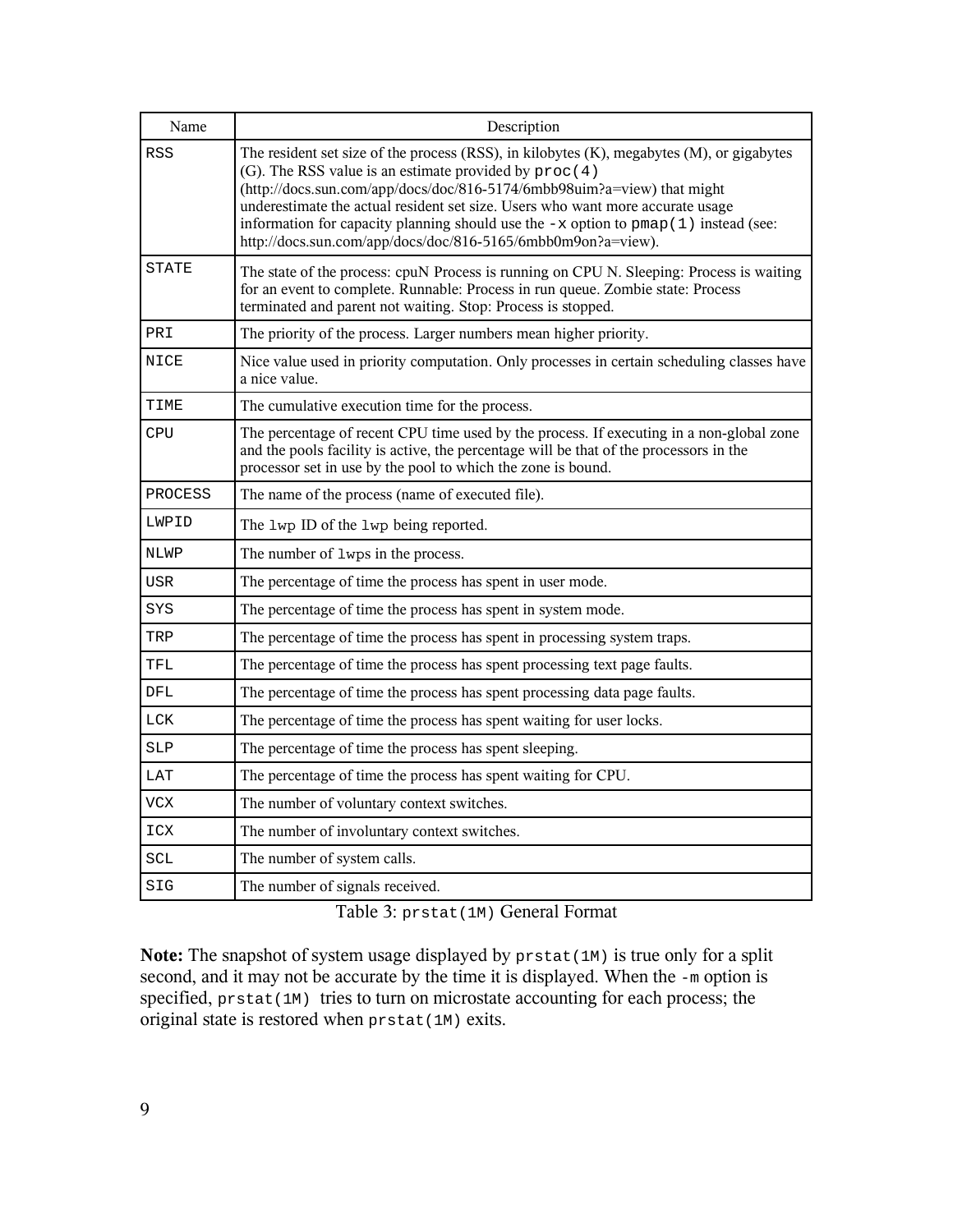#### Sample output looks like this:

```
prstat -z <zonename> -n 5
PID USERNAME SIZE RSS STATE PRI NICE TIME CPU PROCESS/NLWP
7854 root 1240K 1040K sleep 39 0 0:00:00 0.0% sh/1
7855 root 4432K 4112K cpu17 49 0 0:00:00 0.0% prstat/1
19716 root 9608K 8856K sleep 59 0 0:00:40 0.0% svc.configd/13
19712 root 2360K 1664K sleep 59 0 0:00:08 0.0% init/1
19746 root 4288K 3440K sleep 59 0 0:01:54 0.0% nscd/24
Total: 32 processes, 101 lwps, load averages: 0.03, 0.02, 0.02
Hence, the zone process count can be monitored as:
```
prstat -z <zonename> | grep Total

In addition, CPU usage per process can be found with 5-minute intervals:

prstat -z <zonename> 300

The following command reports the average CPU workload over the last 15 minutes:

prstat -z <zonename> 900 | grep 'load averages'

## **A General System Activity Reporter**

| Column                       | Description                                                                                                                                                                                                                                                                                                                                                                                                                                          |
|------------------------------|------------------------------------------------------------------------------------------------------------------------------------------------------------------------------------------------------------------------------------------------------------------------------------------------------------------------------------------------------------------------------------------------------------------------------------------------------|
| $\text{pred/s}$ ,<br>pwrit/s | Transfers using raw (physical) device mechanism. If run in a non-global zone and<br>the pools facility is active, these values reflect activity on the processors of the<br>processor set of the pool to which the zone is bound.                                                                                                                                                                                                                    |
| $rchar/s$ ,<br>wchar/s       | Characters transferred by read and write system calls. No incoming or outgoing<br>$exec(2)$ (see http://docs.sun.com/app/docs/doc/816-5167/6mbb2jafk?a=view) and<br>fork(2) (see http://docs.sun.com/app/docs/doc/816-5167/6mbb2jag7?a=view)<br>calls are reported.<br>If run in a non-global zone and the pools facility is active, these values reflect<br>activity on the processors of the processor set of the pool to which the zone is bound. |

The  $\text{sar}(1)$  utility samples cumulative activity counters in the operating system.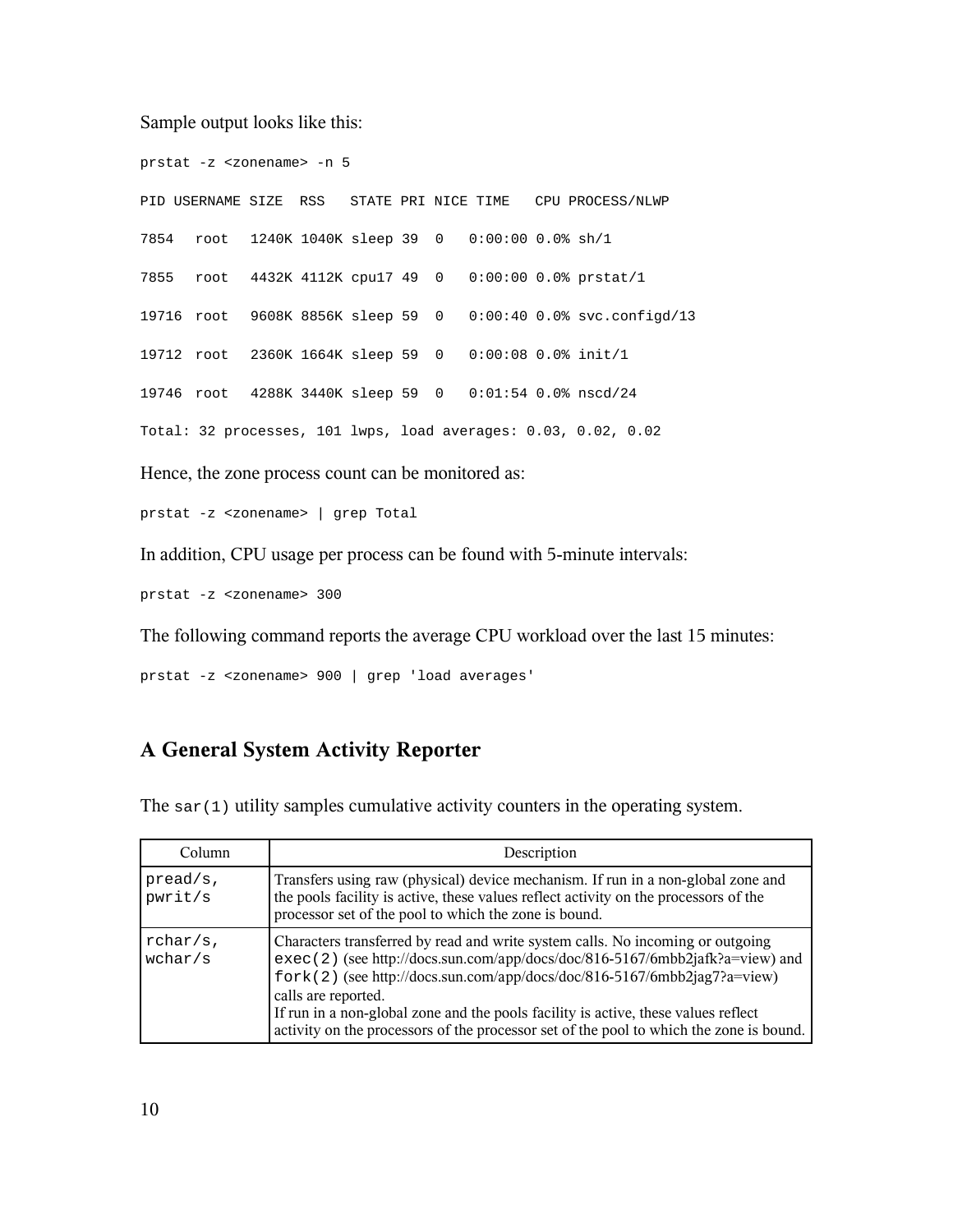| Column                                | Description                                                                                                                                                                                                                                                                                                                                                                                                               |
|---------------------------------------|---------------------------------------------------------------------------------------------------------------------------------------------------------------------------------------------------------------------------------------------------------------------------------------------------------------------------------------------------------------------------------------------------------------------------|
| %ufs_ipf                              | The percentage of UFS inodes taken off the freelist by iget, which had reusable<br>pages associated with them. These pages are flushed and cannot be reclaimed by<br>processes. Thus, this is the percentage of igets with page flushes.<br>If run in a non-global zone and the pools facility is active, these values reflect<br>activity on the processors of the processor set of the pool to which the zone is bound. |
| $msg/s$ ,<br>sema/s                   | Primitives per second. If run in a non-global zone and the pools facility is active,<br>these values reflect activity on the processors of the processor set of the pool to<br>which the zone is bound.                                                                                                                                                                                                                   |
| slock/s                               | Faults per second caused by software lock requests requiring physical I/O. If run in a<br>non-global zone and the pools facility is active, these values reflect activity on the<br>processors of the processor set of the pool to which the zone is bound.                                                                                                                                                               |
| %usr, %sys,<br>%wio, %idle            | Portion of time running in user mode, running in system mode, idle with some<br>process waiting for block I/O, and otherwise idle. If run in a non-global zone and the<br>pools facility is active, these values reflect activity on the processors of the processor<br>set of the pool to which the zone is bound.                                                                                                       |
| pswch/s                               | Process switches. If run in a non-global zone and the pools facility is active, these<br>values reflect activity on the processors of the processor set of the pool to which the<br>zone is bound.                                                                                                                                                                                                                        |
| $rcvin/s$ ,<br>$x$ mtin/s,<br>mdmin/s | Receive, transmit, and modem interrupt rates.<br>If run in a non-global zone and the pools facility is active, these values reflect<br>activity on the processors of the processor set of the pool to which the zone is bound.                                                                                                                                                                                            |

Table 4: sar(1) General Format

# **Zone CPU Monitoring**

The mpstat(1M) utility reports processor statistics in tabular form. Each row of the table represents the activity of one processor. The first table summarizes all activity since boot. Each subsequent table summarizes activity for the preceding interval. All values are rates listed as events per second unless otherwise noted. When executing in a zone, and if the pools facility is active, mpstat(1M) will only provide information for those processors which are members of the processor set of the pool to which the zone is bound.

| Column     | Description                                                                                                                                                         |
|------------|---------------------------------------------------------------------------------------------------------------------------------------------------------------------|
| CPU or SET | Without the $-a$ option, mpstat $(1M)$ reports CPU statistics for a processor ID. With the<br>-a option, mpstat (1M) reports SET statistics for a processor set ID. |
| minf       | Minor faults.                                                                                                                                                       |
| mjf        | Major faults.                                                                                                                                                       |
| xcal       | Interprocessor cross-calls.                                                                                                                                         |
| intr       | Interrupts.                                                                                                                                                         |
| ithr       | Interrupts as threads (not counting clock interrupt).                                                                                                               |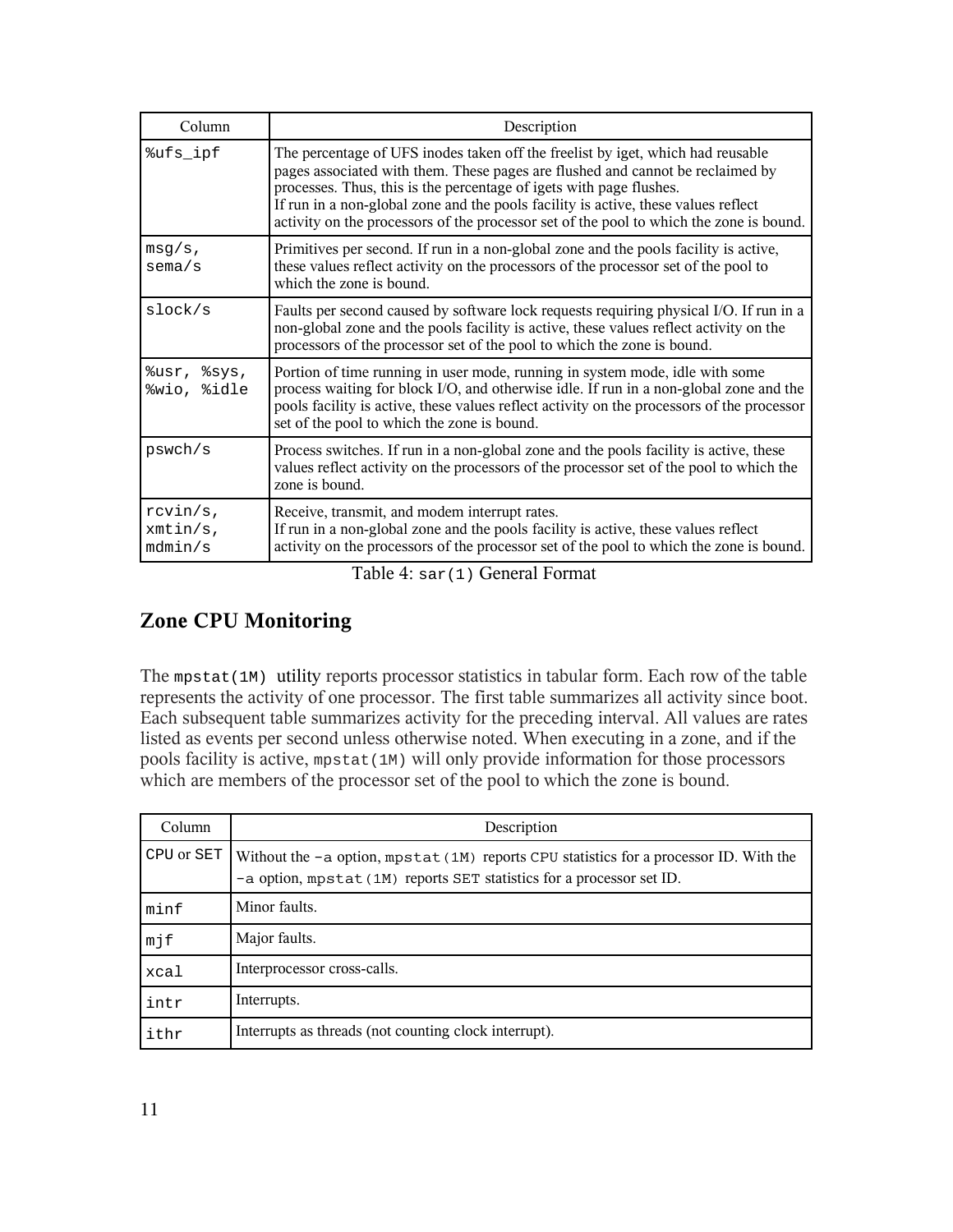| Column  | Description                                                     |
|---------|-----------------------------------------------------------------|
| CSW     | Context switch.                                                 |
| icsw    | Involuntary context switches.                                   |
| migr    | Thread migrations (to another processor).                       |
| smutx   | Spins on mutexes (lock not acquired on first try).              |
| SYW     | Spins on readers/writer locks (lock not acquired on first try). |
| syscall | System call.                                                    |
| usr     | Percentage of user time.                                        |
| sys     | Percentage of system time.                                      |
| wt      | Time CPUs are idle pending I/O operations.                      |
| idl     | Percentage of idle time.                                        |
| sze     | Number of processors in the requested processor set.            |
| set     | Processor set membership of each CPU.                           |

Table 5: sar(1) General Format

# **Zone Process Monitoring**

The  $ps(1)$  command prints information about active processes. Therefore, to find out the process count, use this:

ps -aef -o pid, zoneid,zone | grep <zonename> | wc -l

The proc tools are utilities that exercise features of  $/$ proc (see proc(4): http://docs.sun.com/app/docs/doc/816-5174/6mbb98uim?a=view). This takes a list of process-ids (pid). To discover all processes running within local zone, the utility ptree (1) prints the process trees containing the specified pids or users, with child processes indented from their respective parent processes. An argument of all digits is taken to be a process-id; otherwise, it is assumed to be a user login name. The default is all processes.

ptree -z <zonename> ptree -z <zoneid>

This prints only the processes in the specified zone. Each zone ID can be specified as either a zone name or a numerical zone ID. This option is only useful when executed in the global zone.

The device and privilege restrictions have a number of effects on the utilities that can run in a non-global zone. The eeprom(1M), prtdiag(1M), and prtconf(1M) utilities do not work in a zone since they rely on devices that are not normally available.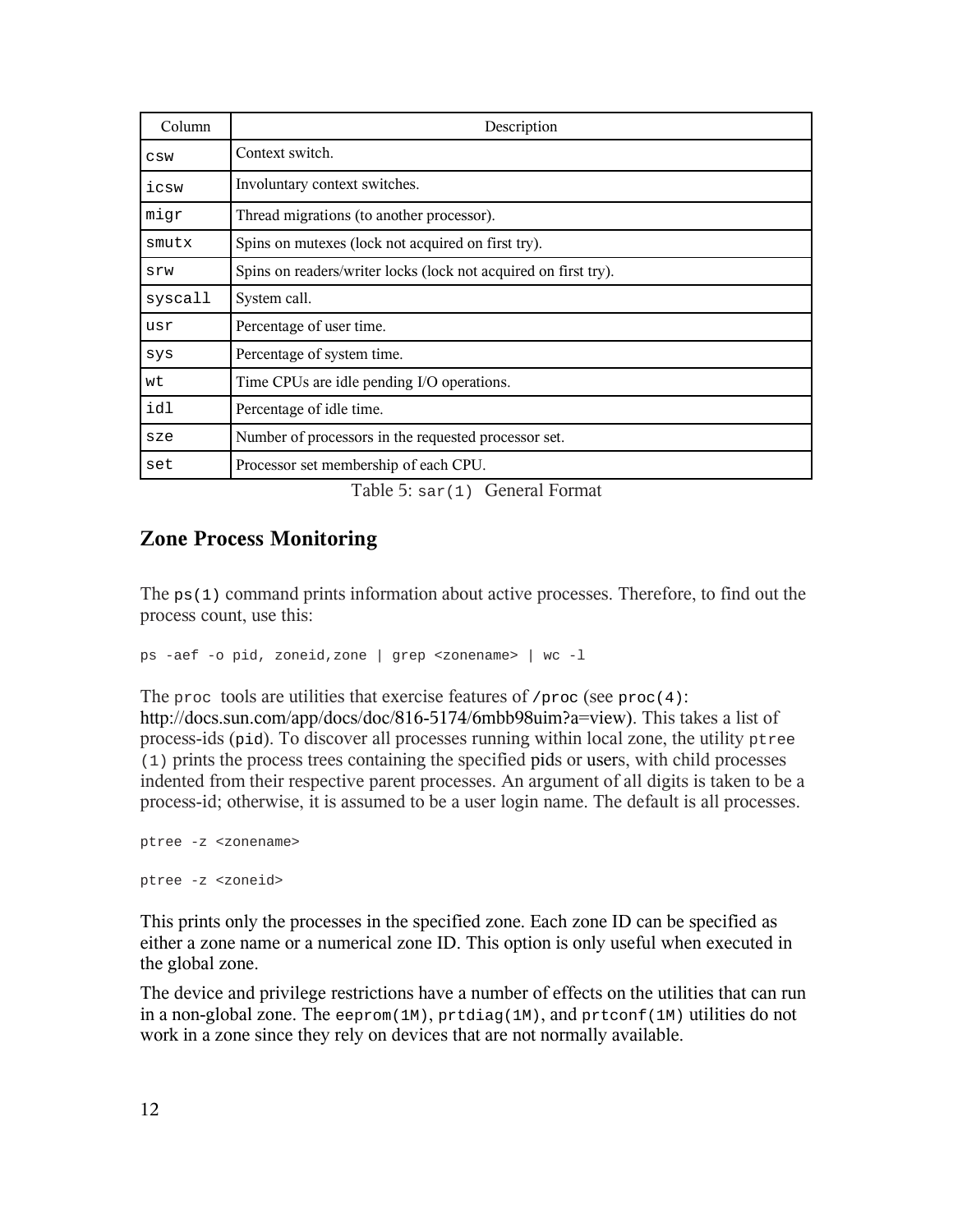For more information, see:

- eeprom(1M): http://docs.sun.com/app/docs/doc/816-5166/6mbb1kq17?a=view
- prtdiag(1M): http://docs.sun.com/app/docs/doc/816-5166/6mbb1kqcc?a=view
- prtconf(1M): http://docs.sun.com/app/docs/doc/816-5166/6mbb1kqcb?a=view

Hence, the zone process count can be monitored as:

```
zlogin <zonename> ptree | wc -l
```
To examine the active processes on the system, use:

pgrep -flvx -z <zonename>

To discover the process privilege sets and attributes, use:

zlogin <zonename> ppriv -l zone

To display the scheduling parameters of a specific process, use:

priocntl -d -i zoneid <zoneid>

To find out zone-specific information, use:

```
ps -aef -z <zonename>
ps -aef -Z
```
# **Virtual Memory Statistics**

The virtual memory system divides physical memory into segments known as pages. Pages are the fundamental unit of physical memory in the Solaris memory management subsystem. To read data from a file into memory, the virtual memory system reads in one page at a time, or pages in a file. To reduce resource consumption, the daemon can page out, or relocate, infrequently used pages to a swap device, which is an area outside of physical memory.

vmstat(1M) reports virtual memory statistics regarding kernel thread, virtual memory, disk, trap, and CPU activity. On MP (multiprocessor) systems, vmstat(1M) averages the number of CPUs into the output. For per-processor statistics, see mpstat(1M). vmstat  $(1M)$  only supports statistics for certain devices. For more general I/O, use iostat $(1M)$ instead.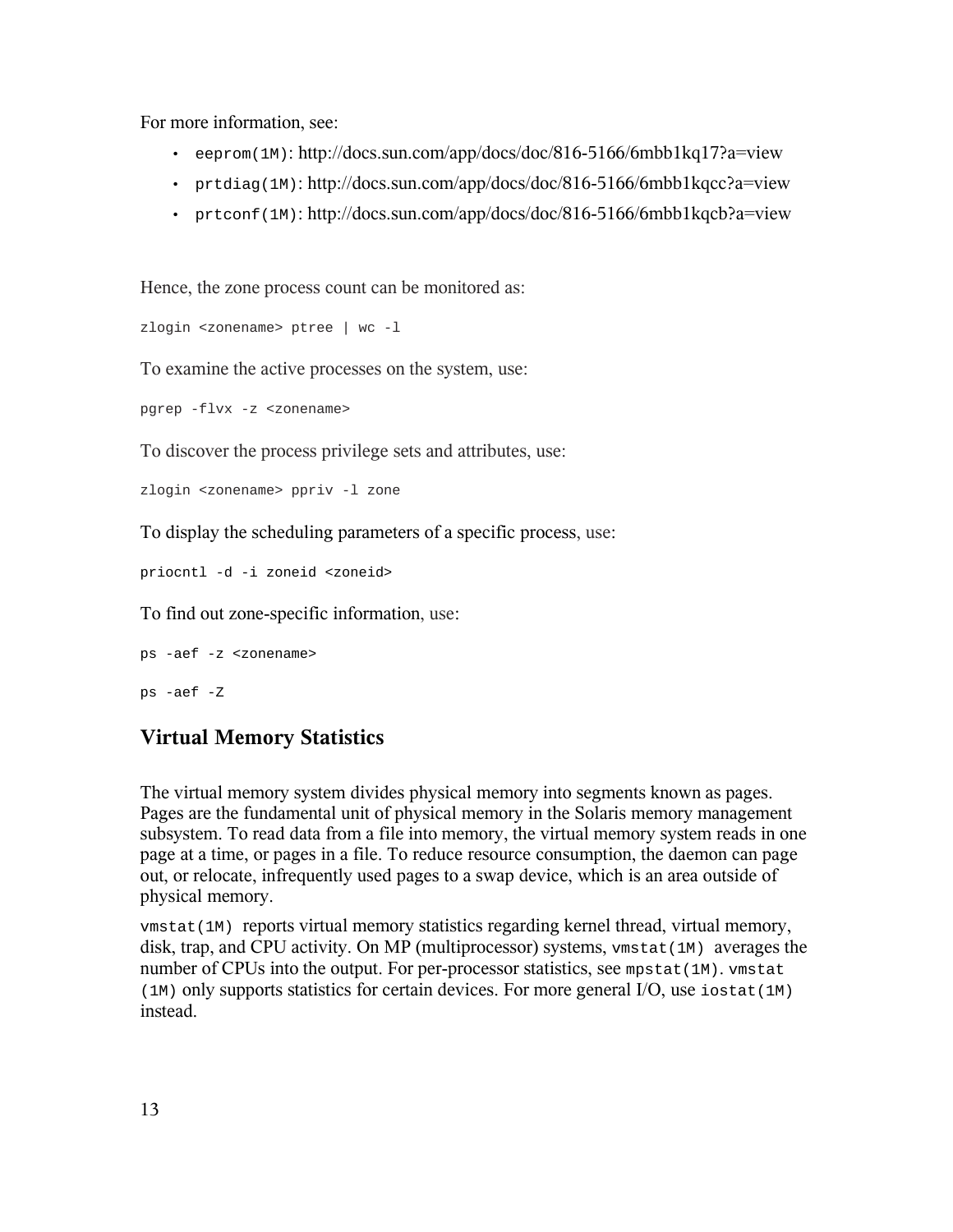## Here is sample usage of a virtual memory snapshot for a specific zone:

zlogin <zonename> vmstat

| Name   | Description                                                                                                                                                                                                                                                                    |
|--------|--------------------------------------------------------------------------------------------------------------------------------------------------------------------------------------------------------------------------------------------------------------------------------|
| kthr   | r: the number of kernel threads in run queue.                                                                                                                                                                                                                                  |
|        | b: the number of blocked kernel threads that are waiting for resources I/O, paging, and so forth.                                                                                                                                                                              |
|        | w: the number of swapped-out lightweight processes (LWPs) that are waiting for processing<br>resources to finish.                                                                                                                                                              |
| memory | Swap: available swap space (Kbytes).                                                                                                                                                                                                                                           |
|        | Free: size of the free list (Kbytes).                                                                                                                                                                                                                                          |
| page   | re: page reclaims.                                                                                                                                                                                                                                                             |
|        | mf: minor faults.                                                                                                                                                                                                                                                              |
|        | pi: Kbytes paged in.                                                                                                                                                                                                                                                           |
|        | po: Kbytes paged out.                                                                                                                                                                                                                                                          |
|        | fr:Kbytes freed.                                                                                                                                                                                                                                                               |
|        | de: anticipated short-term memory shortfall (Kbytes).                                                                                                                                                                                                                          |
|        | sr: pages scanned by clock algorithm.                                                                                                                                                                                                                                          |
|        | When executed in a zone and if the pools facility is active, all of the above only report activity<br>on the processors in the processor set of the zone's pool.                                                                                                               |
| disk   | Report the number of disk operations per second.                                                                                                                                                                                                                               |
| faults | $in:$ interrupts.                                                                                                                                                                                                                                                              |
|        | sy: system calls.                                                                                                                                                                                                                                                              |
|        | cs: CPU context switches.                                                                                                                                                                                                                                                      |
|        | When executed in a zone and if the pools facility is active, all of the above only report activity<br>on the processors in the processor set of the zone's pool.                                                                                                               |
| cpu    | Give a breakdown of percentage usage of CPU time. On MP systems, this is an average across all<br>processors. When executed in a zone and if the pools facility is active, all of the above only<br>report activity on the processors in the processor set of the zone's pool. |

Table 6: vmstat(1M) General Format

A sample run looks like this:

zlogin webzone vmstat -S 5

kthr memory page disk faults cpu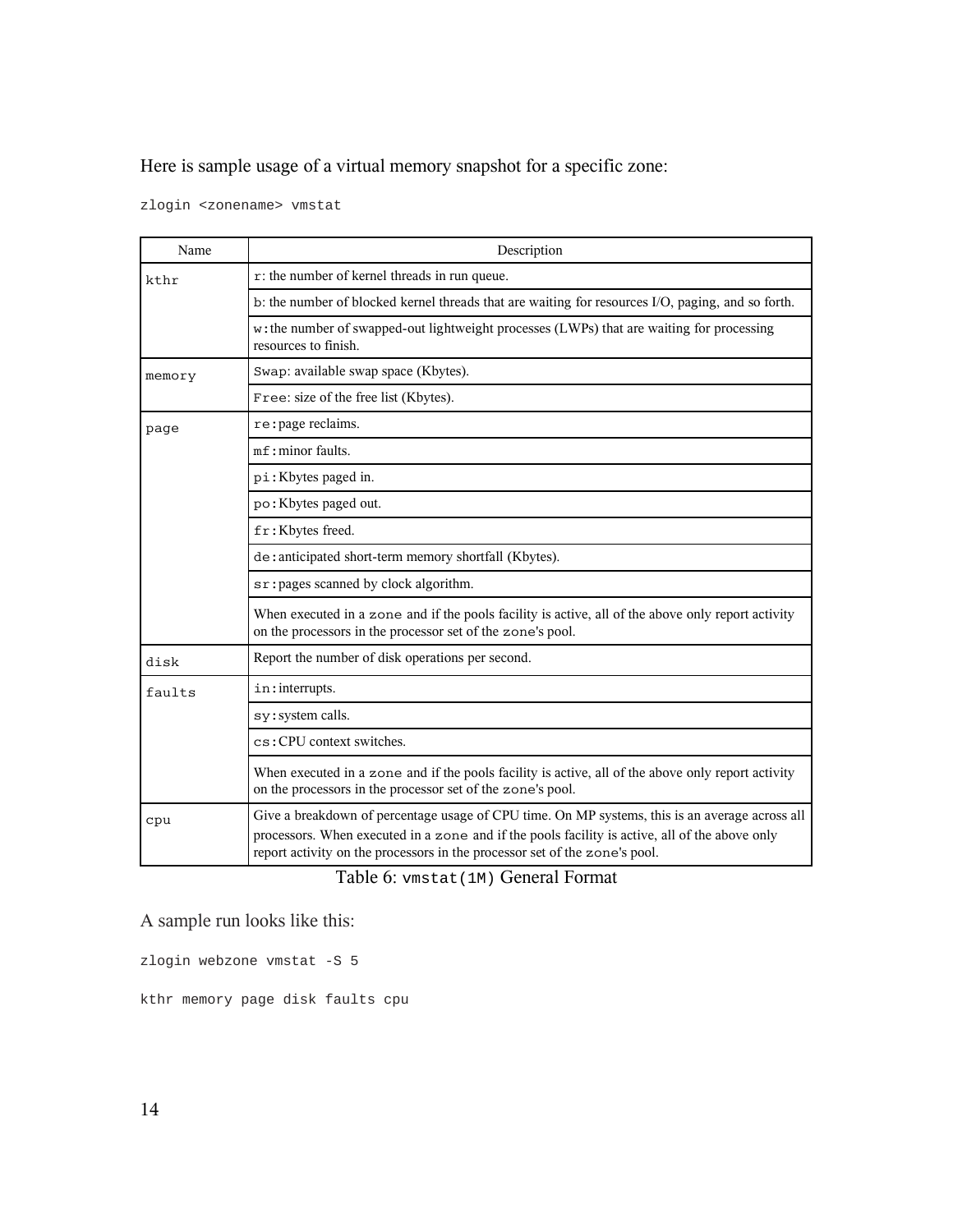r b w swap free si so pi po fr de sr s1 sd sd sd in sy cs us sy id 0 0 0 65024304 63837296 0 0 0 1 1 0 0 0 0 0 0 406 145 231 0 0 100 0 0 0 64490360 63267344 0 0 0 0 0 0 0 0 0 0 0 390 122 255 0 0 100

To find out page fault count, use the following.

zlogin <zonename> vmstat 60 at the mf column shows the page fault count.

To display the total number of various system events since the system last booted, use:

zlogin <zonename> vmstat -s 0 swap ins 0 swap outs 0 pages swapped in 0 pages swapped out 14637968 total address trans. faults taken 54838 page ins 112523 page outs 77667 pages paged in 519846 pages paged out 2055772 total reclaims 1849074 reclaims from free list 0 micro (hat) faults 14637968 minor (as) faults 51558 major faults 2276335 copy-on-write faults 6057184 zero fill page faults 63484 pages examined by the clock daemon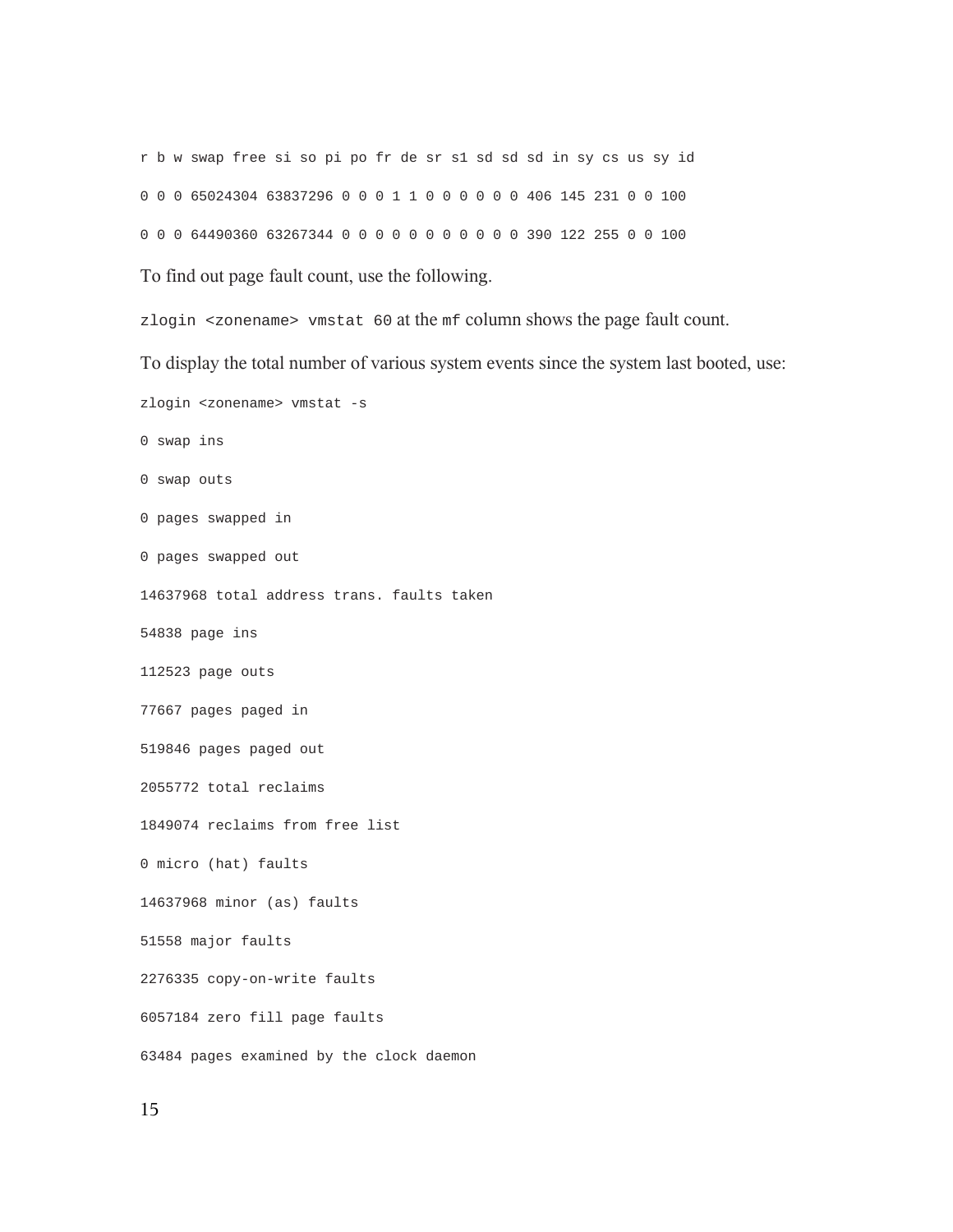0 revolutions of the clock hand 313118 pages freed by the clock daemon 54483 forks 13172 vforks 31340 execs 1108831482 cpu context switches 1943688216 device interrupts 16731856 traps 693614981 system calls 153906436 total name lookups (cache hits 99%) 506614 user cpu 12924434 system cpu 7650826588 idle cpu 0 wait cpu

# **Swap Statistics**

The swap(1M) utility provides a method of adding, deleting, and monitoring the system swap areas used by the memory manager. vmstat(1M) also produces swap statistics.

zlogin <zonename> swap -l

List the status of all the swap areas. The output column looks like the following.

| Name   | Description                                                                                 |
|--------|---------------------------------------------------------------------------------------------|
| path   | The path name for the swap area.                                                            |
| dev    | The major/minor device number in decimal if it is a block special device; zeroes otherwise. |
| swaplo | The swaplow value for the area in 512-byte blocks.                                          |
| blocks | The swaplen value for the area in 512-byte blocks.                                          |
| free   | The number of 512-byte blocks in this area that are not currently allocated.                |

Table 7: swap(1M) General Format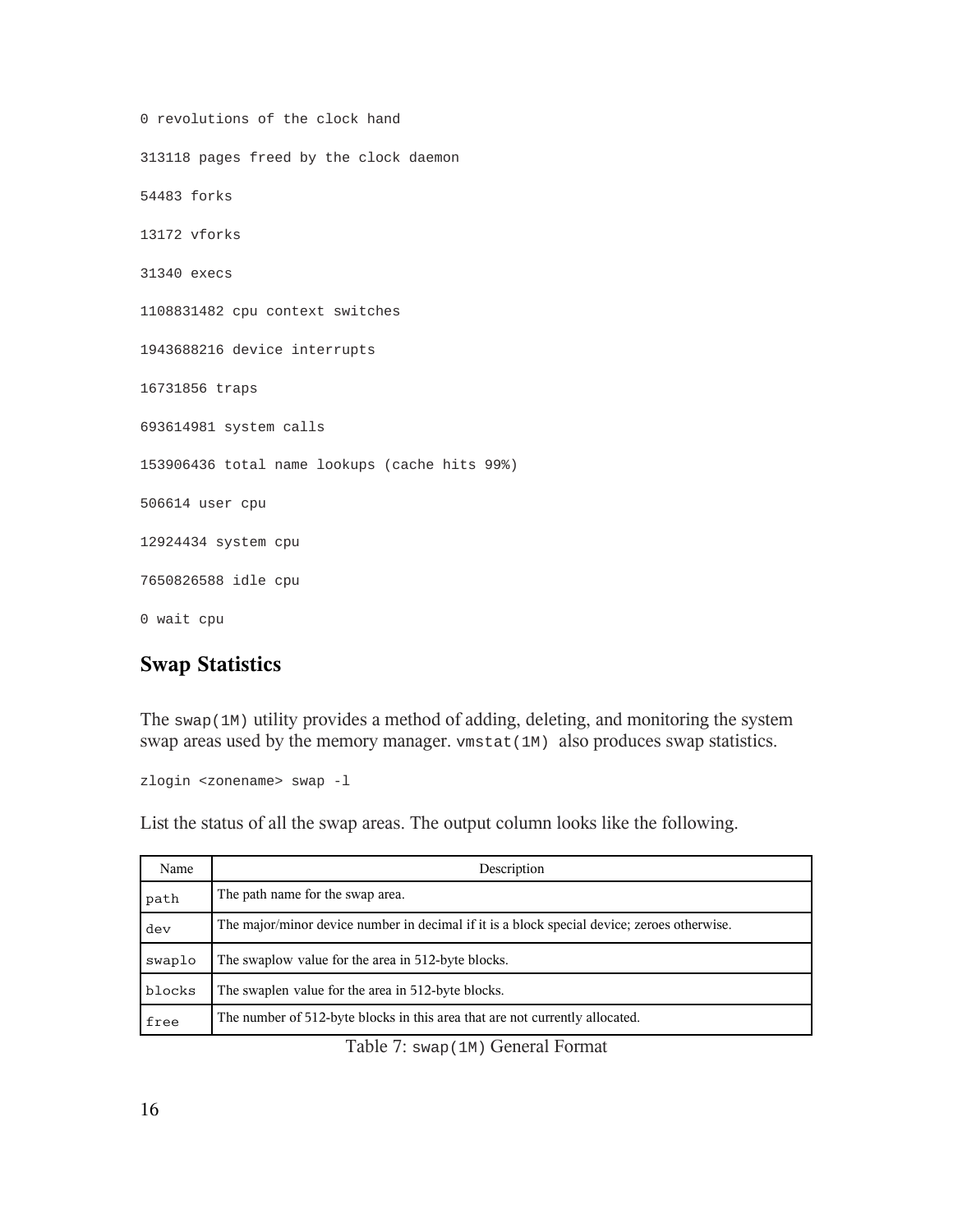Sample output is as follows:

zlogin webzone swap -l swapfile dev swaplo blocks free /dev/swap 0,0 16 16403696 16403696

# **I/O Statistics**

The iostat(1M) utility iteratively reports terminal, disk, and tape I/O activity, as well as CPU utilization. The first line of output is for all time since boot; each subsequent line is for the prior interval only. To compute this information, the kernel maintains a number of counters. For each disk, the kernel counts reads, writes, bytes read, and bytes written. The kernel also takes hi-res time stamps at queue entry and exit points, which allows it to keep track of the residence time and cumulative residence-length product for each queue. Using these values,  $i$  ostat(1M) produces highly accurate measures of throughput, utilization, queue lengths, transaction rates, and service time. For terminals collectively, the kernel simply counts the number of input and output characters. During execution of the kernel status command, the state of the system can change. If relevant, a state change message is included in the iostat(1M) output.

## **Using iostat(1M) to Generate Partition and Device Statistics**

The iostat(1M) utility can be used to report local zone-specific I/O statistics.

| Name   | Description                                                                                                                                                                                   |
|--------|-----------------------------------------------------------------------------------------------------------------------------------------------------------------------------------------------|
| device | Name of the disk.                                                                                                                                                                             |
| r/s    | Reads per second.                                                                                                                                                                             |
| w/s    | Writes per second.                                                                                                                                                                            |
| kr/s   | Kilobytes read per second. The average I/O size during the interval can be computed from $k\tau/s$<br>divided by $r/s$ .                                                                      |
| kw/s   | Kilobytes written per second. The average I/O size during the interval can be computed from $kw/s$<br>divided by $r/s$ .                                                                      |
| wait   | Average number of transactions waiting for service (queue length). This is the number of I/O operations<br>held in the device driver queue waiting for acceptance by the device.              |
| actv   | Average number of transactions actively being serviced (removed from the queue but not yet<br>completed). This is the number of I/O operations accepted, but not yet serviced, by the device. |
| svc_t  | Average response time of transactions in milliseconds.                                                                                                                                        |
| %ស     | Percentage of time there are transactions waiting for service (queue non-empty).                                                                                                              |

zlogin <zonename> iostat -xnp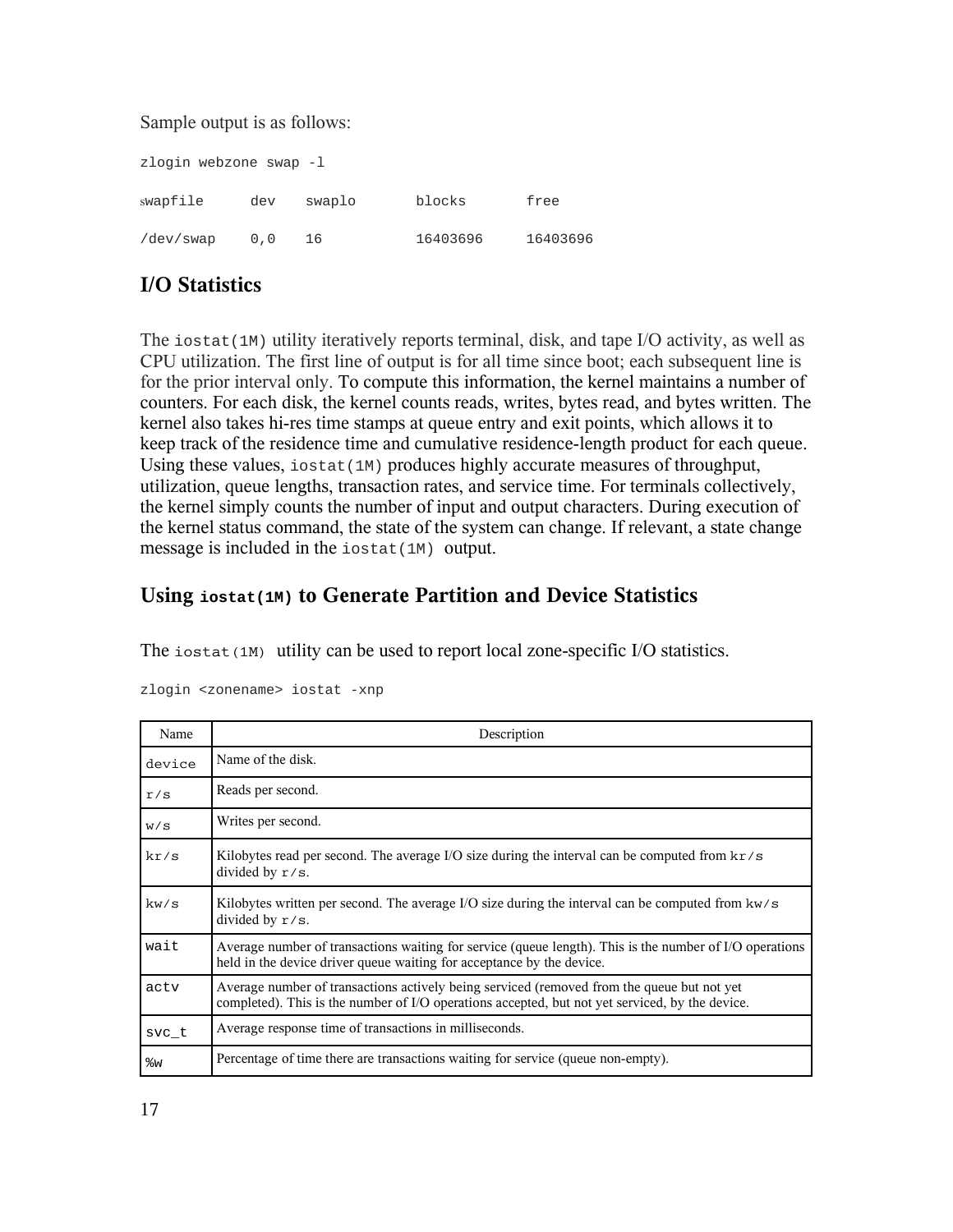| Name   | Description                                                     |  |  |  |
|--------|-----------------------------------------------------------------|--|--|--|
| %b     | Percentage of time the disk is busy (transactions in progress). |  |  |  |
| wsvc t | Average service time in wait queue, in milliseconds.            |  |  |  |
| asvc t | Average service time of active transactions in milliseconds.    |  |  |  |
| wt     | The amount of time that CPUs are idle, pending I/O operations.  |  |  |  |

Table 8: iostat(1M) General Format

**Please note:** When executed in a zone and if the pools facility is active, iostat(1M) will only provide information for those processors in the processor set of the pool to which the zone is bound.

An example of output looks like this:

zlogin webzone iostat -xnp

extended device statistics

|  |  |                                                 | r/s w/s kr/s kw/s wait actv wsvc t asvc t %w %b device |                           |  |         |
|--|--|-------------------------------------------------|--------------------------------------------------------|---------------------------|--|---------|
|  |  |                                                 | $0.0 \t0.0 \t0.0 \t0.0 \t0.0 \t0.0 \t0.0 \t0.7$        |                           |  | 0 0 sdl |
|  |  |                                                 |                                                        |                           |  |         |
|  |  | $0.0$ $0.0$ $0.0$ $0.0$ $0.0$ $0.0$ $0.0$ $0.0$ |                                                        | 0.0 0 0 ssd0.a            |  |         |
|  |  | $0.0$ 0.0 0.0 0.0 0.0 0.0 0.0                   |                                                        | 0.0 0 0 ssd0.b            |  |         |
|  |  | $0.0$ $0.0$ $0.0$ $0.0$ $0.0$ $0.0$ $0.0$ $0.0$ |                                                        | $0.0$ 0 0 ssd0.c          |  |         |
|  |  | $0.0$ 0.0 0.0 0.0 0.0 0.0 0.0                   |                                                        | $0.0$ $0.0$ $0.5$ d $0.0$ |  |         |
|  |  | $0.0$ $0.0$ $0.0$ $0.0$ $0.0$ $0.0$ $0.0$ $0.0$ |                                                        |                           |  |         |

svc\_t is the average response time of transactions, in milliseconds. The svc\_t output reports the overall response time, rather than the service time, of a device. The overall time includes the time that transactions are in the queue and the time that transactions are being serviced. The time spent in the queue is shown with the  $-x$  option in the wsvc\_t output column. The time spent servicing transactions is the true service time. Service time is also shown with the  $-x$  option and appears in the  $a$ svc\_t output column of the same report.

%w is the percentage of time there are transactions waiting for service (queue non-empty).

%b is the percentage of time the disk is busy (transactions in progress).

wsvc\_t is the average service time in wait queue, in milliseconds.

asvc\_t is the average service time of active transactions, in milliseconds.

In addition, use  $i$  ostat(1M) to generate user and system operation statistics:

zlogin <zonename> iostat -xcnCXTdz 5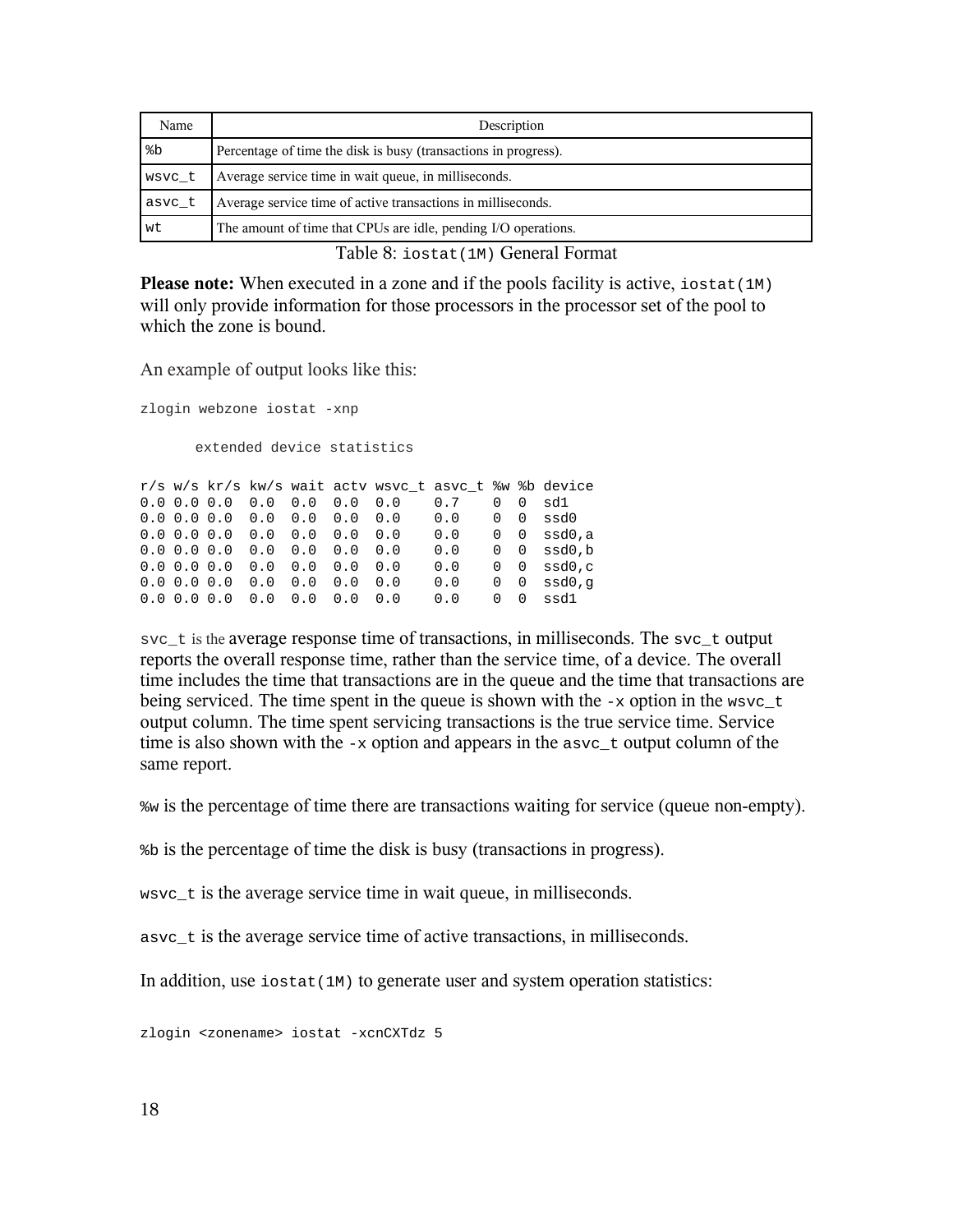The following command displays two reports of extended device statistics, aggregated by controller ID for user  $(us)$  and system  $(s_y)$  operations.

To use iostat(1M) to generate TTY statistics, type the following:

zlogin <zonename> iostat -xtc 5 2

High wt times indicate problems in the disk subsystem, not problems with CPUs or other processing elements. Excessive wt times must be addressed by improving the performance, especially the service times, of the busiest disk devices.

To find out disk service time and busy time, use this command:

zlogin <zonename> iostat -xnp

#### **Disk Usage**

The  $df(1M)$  utility displays the amount of disk space occupied by mounted or unmounted file systems, the amount of used and available space, and how much of the file system's total capacity has been used. The file system is specified by device, or by referring to a file or directory on the specified file system. This displays the mount points of the file system in all visible zones. By default,  $df(1M)$  only displays mounts located within the current zone.

To display all visible zones, use:

 $df -Zkh$ 

To display a specific local zone, use:

zlogin <zonename> df -kh

Sample output looks like this:

| Filesystem size used avail capacity Mounted on |  |                   |                |           |
|------------------------------------------------|--|-------------------|----------------|-----------|
| $\sqrt{2}$                                     |  | 127G 6.5G 119G 6% |                |           |
| /dev                                           |  | 127G 6.5G 119G 6% |                | /dev      |
| /lib                                           |  | 127G 6.5G 119G 6% |                | /lib      |
| /platform                                      |  | 127G 6.5G 119G 6% |                | /platform |
| /sbin                                          |  | 127G 6.5G 119G    | 6 <sup>°</sup> | /sbin     |
| $\log$                                         |  | 127G 6.5G 119G    | $6\%$          | /usr      |

19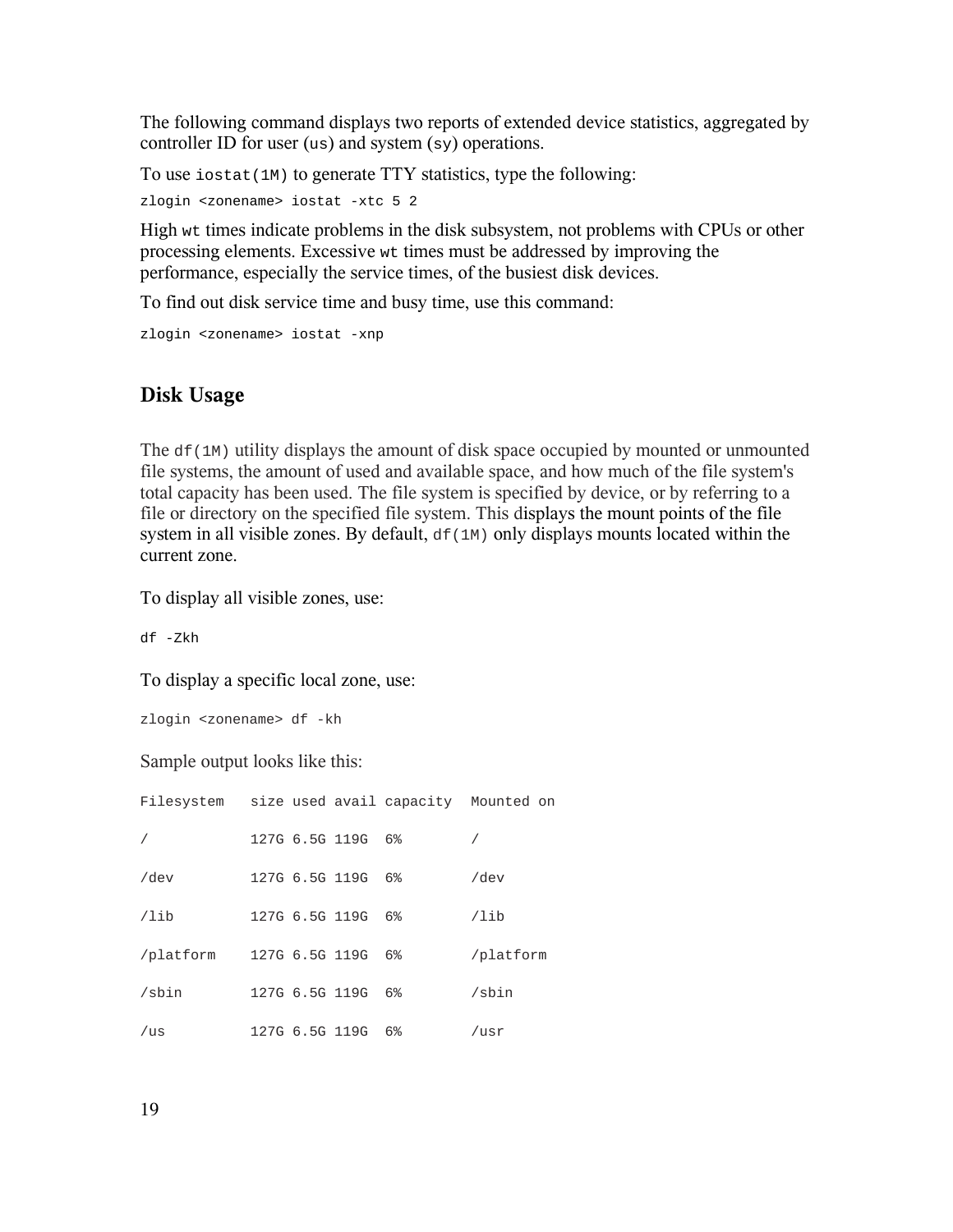| proc   | 0K  | 0K             | 0K  | 0 <sub>8</sub> | /proc             |
|--------|-----|----------------|-----|----------------|-------------------|
| ctfs   | 0K  | 0K             | 0K  | 0 <sub>8</sub> | /system/contract  |
| swap   | 62G | 272K 62G       |     | $1\%$          | /etc/svc/volatile |
| mnttab | 0K  | 0 <sub>K</sub> | 0K  | 0 <sub>8</sub> | /etc/mnttab       |
| fd     | 0K  | 0 <sub>K</sub> | 0K  | 0 <sub>8</sub> | /dev/fd           |
| swap   | 62G | 0 <sub>K</sub> | 62G | 0 <sub>8</sub> | /tmp              |
| swap   | 62G | 32K            | 62G | $1\%$          | /var/run          |

## **Inode Usage on the File System**

To display inode usage on all UFS file systems, use:

zlogin <zonename> df -F ufs -o i

Sample output looks like this:

| Filesystem iused | ifree           |               | %iused Mounted on |  |
|------------------|-----------------|---------------|-------------------|--|
|                  | 220891 15763621 | $1$ $\approx$ |                   |  |

## **Network Interface**

The command  $ifconfig(1M)$  is used to assign an address to a network interface and to configure network interface parameters. The  $ifconfig(1M)$  command must be used at boot time to define the network address of each interface present on a machine; it may also be used at a later time to redefine an interface's address or other operating parameters.

If no option is specified,  $\text{ifconfig(1M)}$  displays the current configuration for a network interface. If an address family is specified,  $\text{ifconfig(1M)}$  reports only the details specific to that address family. The ifconfig(1M) command does support flag zone zonename, which places the logical interface in the local zone. The named zone must be active in the kernel in the ready or running state. The interface is unplumbed when the zone is halted or rebooted. In addition, use  $ifconfig(1M)$  with the  $-z$  flag to apply commands to all interfaces in the user's zones. There is one virtual interface alias per zone. A source address from the virtual interface alias in the same zone is selected. The virtual interface aliases were created using  $z$ onecfg(1M) (see http://docs.sun.com/app/docs/doc/816-5166/6mbb1kqlb?a=view).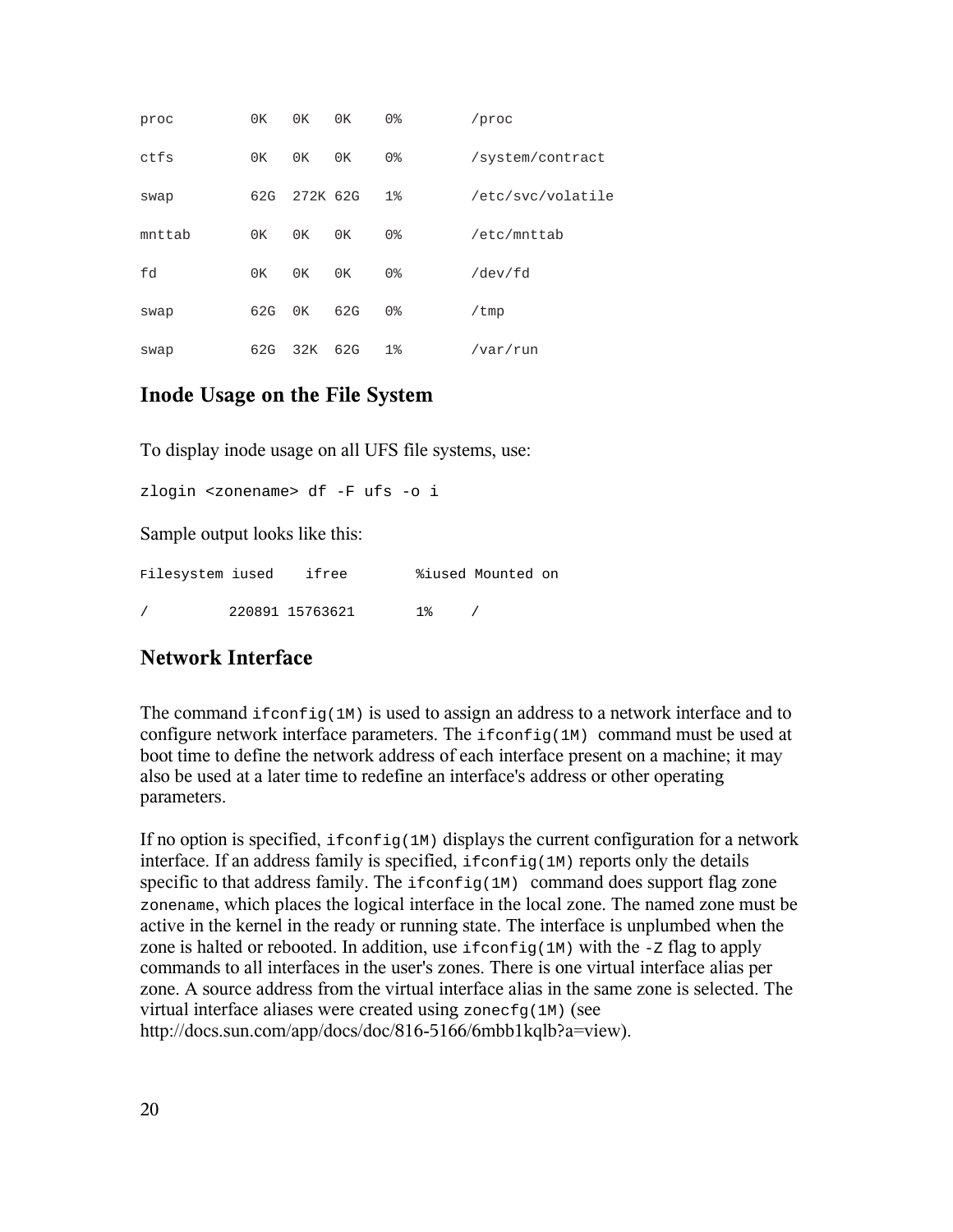zlogin <zonename> ifconfig -a

A sample interface configuration looks like the following:

```
zlogin webzone ifconfig -a
lo0:1: flags=2001000849<UP,LOOPBACK,RUNNING,MULTICAST,IPv4,VIRTUAL> mtu 8232 ind
ex 1
       inet 127.0.0.1 netmask ff000000
eri0:1: flags=1000843<UP,BROADCAST,RUNNING,MULTICAST,IPv4> mtu 1500 index 2
       inet 192.168.1.1 netmask ffffff00 broadcast 192.168.1.255
```
#### **Network Statistics**

The netstat(1M) command displays the contents of certain network-related data structures in various formats, depending on the options you select.

netstat -s

The command shows the RAWIP, UDP, TCP, IPv4, IPv6, ICMPv4, ICMPv6, IGMP, and STCP statistics. Network resource usages are measured as shared resources at global level.

To check if IP forwarding is disabled, use:

netstat -s | grep ipForwProhibits

To find out an IP forwarding occurrence, use:

netstat -s | grep ipForwarding

To check TCP active opens, use:

netstat -s | grep tcpActiveOpens

To check TCP passive opens, use:

netstat -s | grep tcpPassiveOpens

To check retransmit occurrences, use:

netstat -s | grep tcpRetransBytes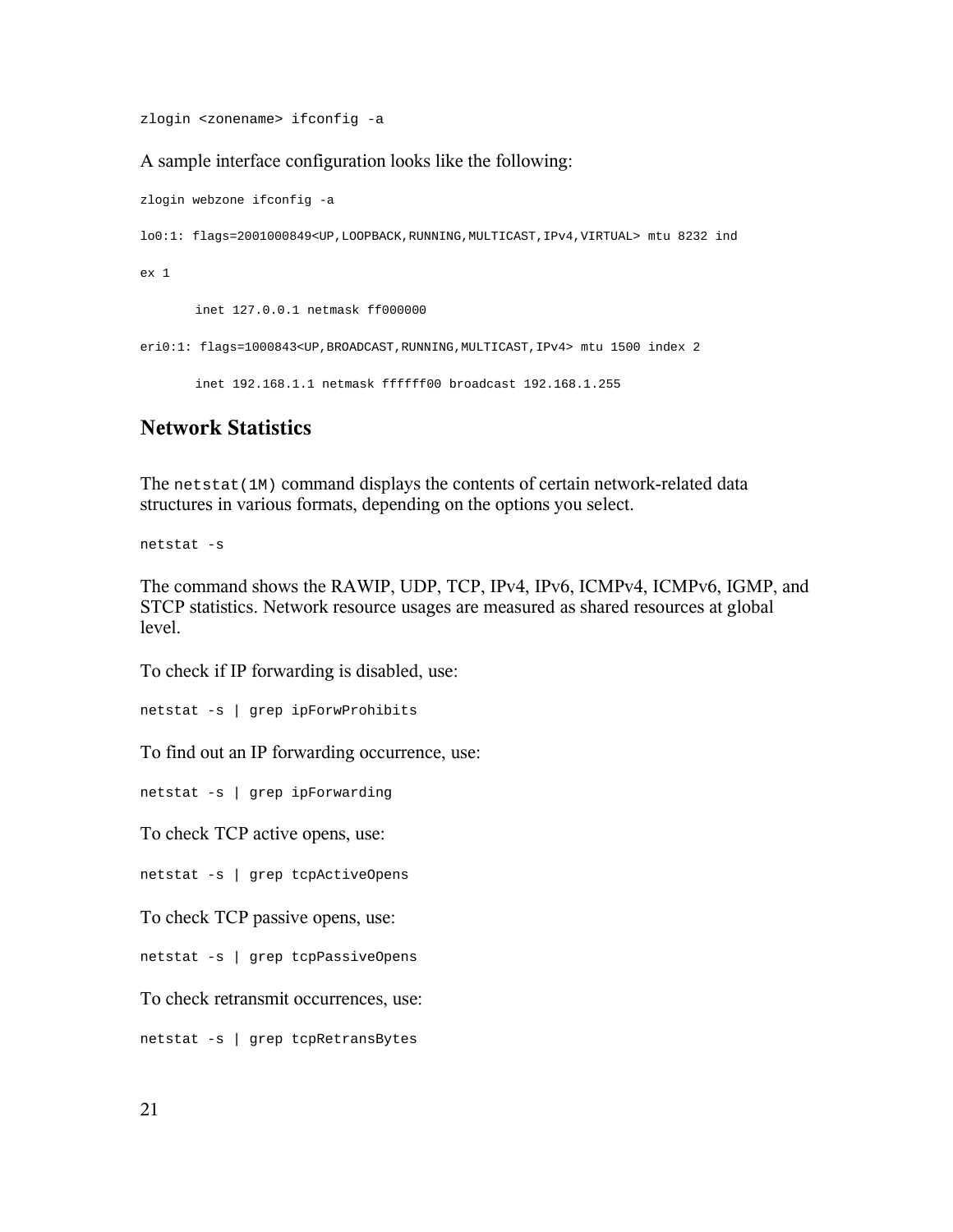To find the outbound interface errors, use:

netstat -s | grep tcpInErrs

## **IPC Status**

The ipcs(1) utility reports data about active interprocess communication facilities. The information that is displayed is controlled by the options supplied. Without options, information is printed in short format for message queues, shared memory, and semaphores that are currently active in the system.

```
ipcs -A -z <zonename>
```
ipcs -A -Z

# **System Contract**

The  $\text{ctstat}(1)$  utility allows a user to observe the contracts active on a system:

ctstat -a -z

| Column Name   | Description                                                                                                                                                                |
|---------------|----------------------------------------------------------------------------------------------------------------------------------------------------------------------------|
| <b>CTID</b>   | The contract ID of the contract.                                                                                                                                           |
| <b>ZONEID</b> | The zone ID of the contract's creator.                                                                                                                                     |
| Type          | Contract type.                                                                                                                                                             |
| <b>State</b>  | The state of the contract.                                                                                                                                                 |
| Holder        | If the contract is in the owned state, the PID of the process that owns the contract. If the<br>contract is in the inherited state, the ID of the regent process contract. |
| Event         | The number of unacknowledged critical events pending.                                                                                                                      |
| OTime         | The time until quantum ends, or $-$ , if no negotiation is in progress.                                                                                                    |
| <b>NTime</b>  | The time until negotiation ends, or $-$ , if no negotiation is in progress.                                                                                                |

Table 9: ctstat(1) General Format

## **Resource Management**

Resource management is designed to optimize resource utilization on the Solaris platform via constraint mechanisms with resource bound specification, scheduling mechanisms for CPU resources, and partition mechanisms with zone and resource pool bound resource usage. A workload is an aggregation of all processes of an application or group of applications. Solaris resource management solutions offer performance tools to view the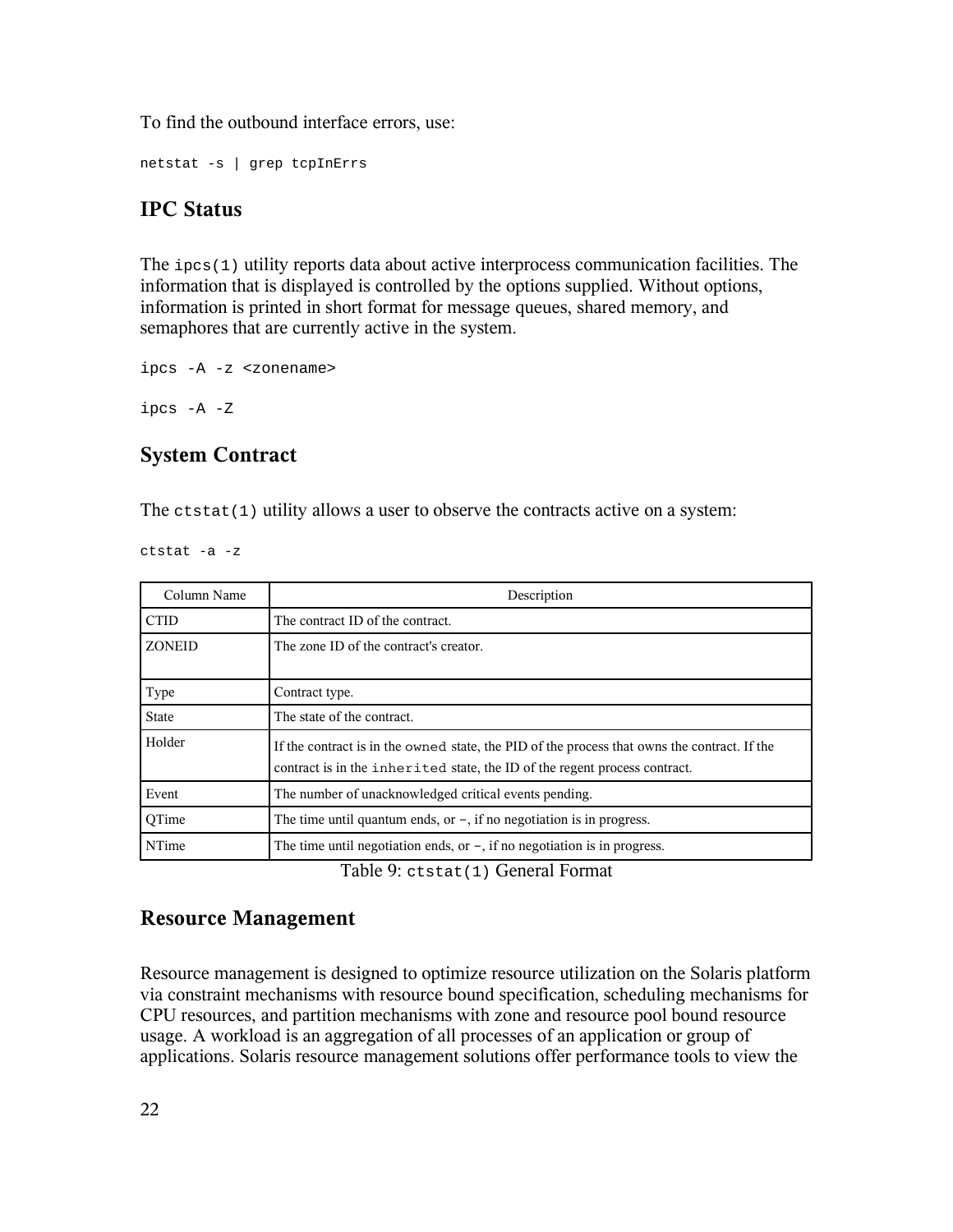current resource consumption of workloads that are running on your system. An administrator can then evaluate whether you must restrict access to a given resource or isolate particular workloads from other workloads.

To view defined projects, use:

projects -l

The projects(1) command prints on standard output the projects to which the invoking user or an optionally specified user belongs. Each user belongs to some set of projects.

To find out all the controllable resources in the zone, type:

```
prctl -i zone <zoneid>
```
### **Project Process Monitoring**

To find out process-related information pertaining to the project or zone, use:

ps -aef -o user,pid,uid,projid,project,zoneid,zone

To find out the process count per project, use:

pgrep -J <projectID> | wc -l

To find out the process count per task, use:

pgrep -J <taskID> | wc -l

To find out the project count per zone, use:

```
ps -aef -o projid,project,zoneid,zone | grep <zonename> | grep <projectname> |
wc - 1
```
To find out the task count per zone:

ps -aef -o taskid,zoneid,zone | grep <zonename> | grep <taskid> | wc -l

The prstat(1M) command described in the prstat(1M) man page monitors CPU usage by active projects (see: http://docs.sun.com/app/docs/doc/816-5166). The extended accounting data for tasks can be obtained for per-project statistics based on the amount of CPU resources that are consumed over longer periods.

To find out general resource usage per project, type:

prstat -J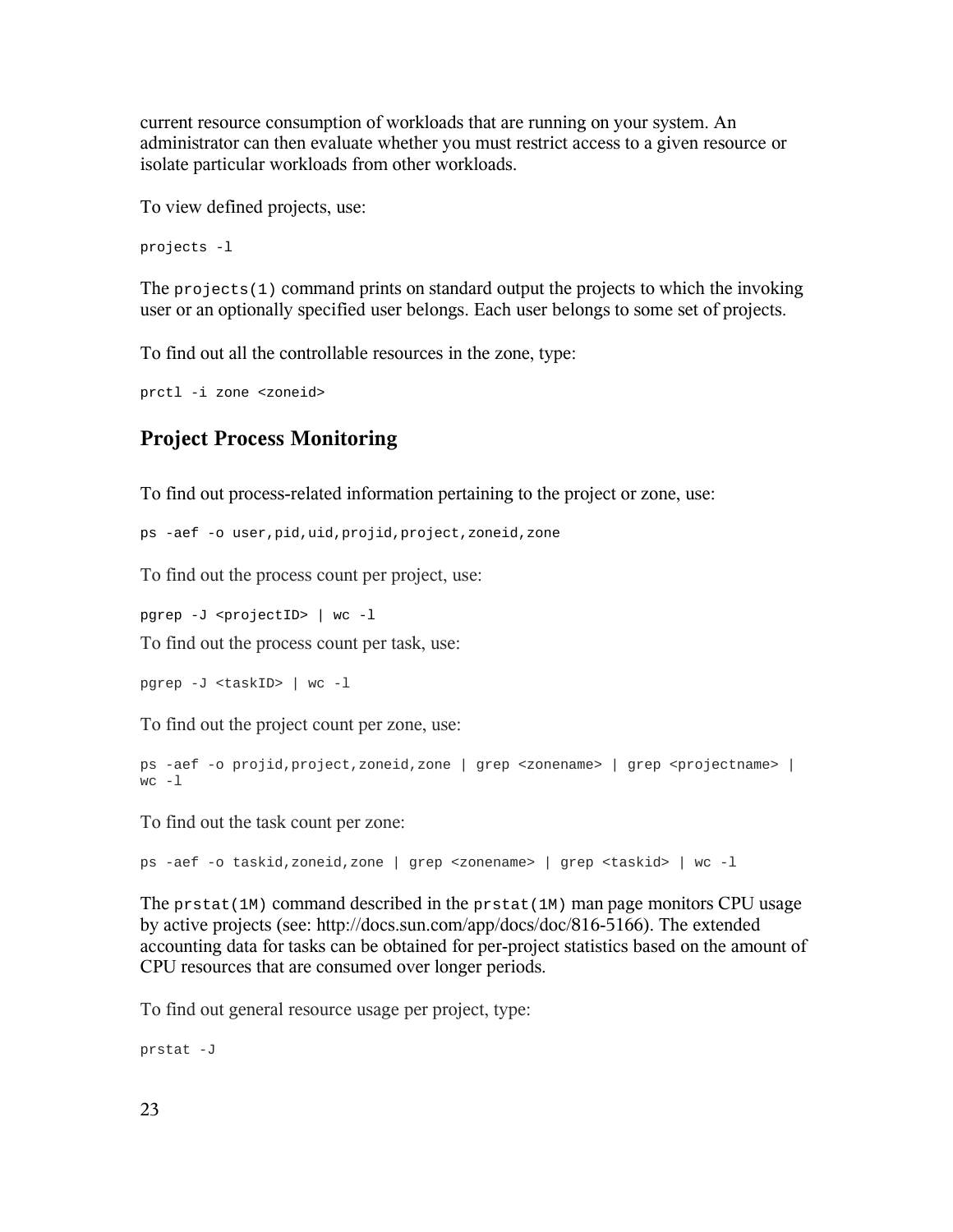Here is a sample of output:

PROJID NPROC SIZE RSS MEMORY TIME CPU PROJECT 10 52 400M 271M 68% 0:11.45 0.4% webtier 0 35 113M 129M 32% 0:10.46 0.2% system

To find out general resource usage per task, use:

prstat -T

Here is a sample of output:

| TASKID NPROC SIZE RSS |                |           |  | MEMORY TIME             | CPU PROJECT                   |
|-----------------------|----------------|-----------|--|-------------------------|-------------------------------|
| 222                   | 30             | 229M 161M |  |                         | 44% 0:05:54 0.6% group.staff  |
| 223                   | $\mathbf{1}$   | 26M 20M   |  |                         | 5.3% 0:03:18 0.6% group.staff |
| 12                    | $\overline{1}$ | 61M 33M   |  |                         | 8.9% 0:00:31 0.0% group.staff |
| $\mathbf{1}$          | 33             | 85M 53M   |  | 14% 0:03:33 0.0% system |                               |

Activate the extended accounting facility to monitor and record resource consumption on a task or process basis. Use extended accounting data to assess current resource controls and to plan capacity requirements for future workloads. Aggregate usage on a systemwide basis can be tracked. To obtain complete usage statistics for related workloads that span more than one system, the project name can be shared across several machines. This process enables offline workload analysis to be correlated with online monitoring.

If it is required to determine whether a web server possesses sufficient CPUs for its typical workload, Solaris utility tools such as  $\text{sar}(1)$  and  $\text{prstat}(1M)$  can be used to collect data for idle CPU time and load average. In addition, extended accounting data needs to be examined to determine the number of simultaneous processes that are running for the web server process.

The  $\text{protl}(1M)$  utility is designed to report the resource controls of running processes, tasks, and projects. The prctl utility allows the examination of the resource controls associated with an active process, task, or project on the system. It allows access to the basic and privileged limits on the specified entity.

To report all controls, use:

prctl -i zone <zonename>

To display the specific control constraint, use:

|                  | prctl -n zone.cpu-shares -i zone <zonename></zonename> |       |            |        |                       |
|------------------|--------------------------------------------------------|-------|------------|--------|-----------------------|
| zone: 5: webzone |                                                        |       |            |        |                       |
| NAME             | PRIVILEGE                                              | VALUE |            |        | FLAG ACTION RECIPIENT |
|                  | zone.cpu-shares privileged                             | 5     | $\sim$ $-$ | none – |                       |
|                  | system                                                 | 65.5K | max        | none - |                       |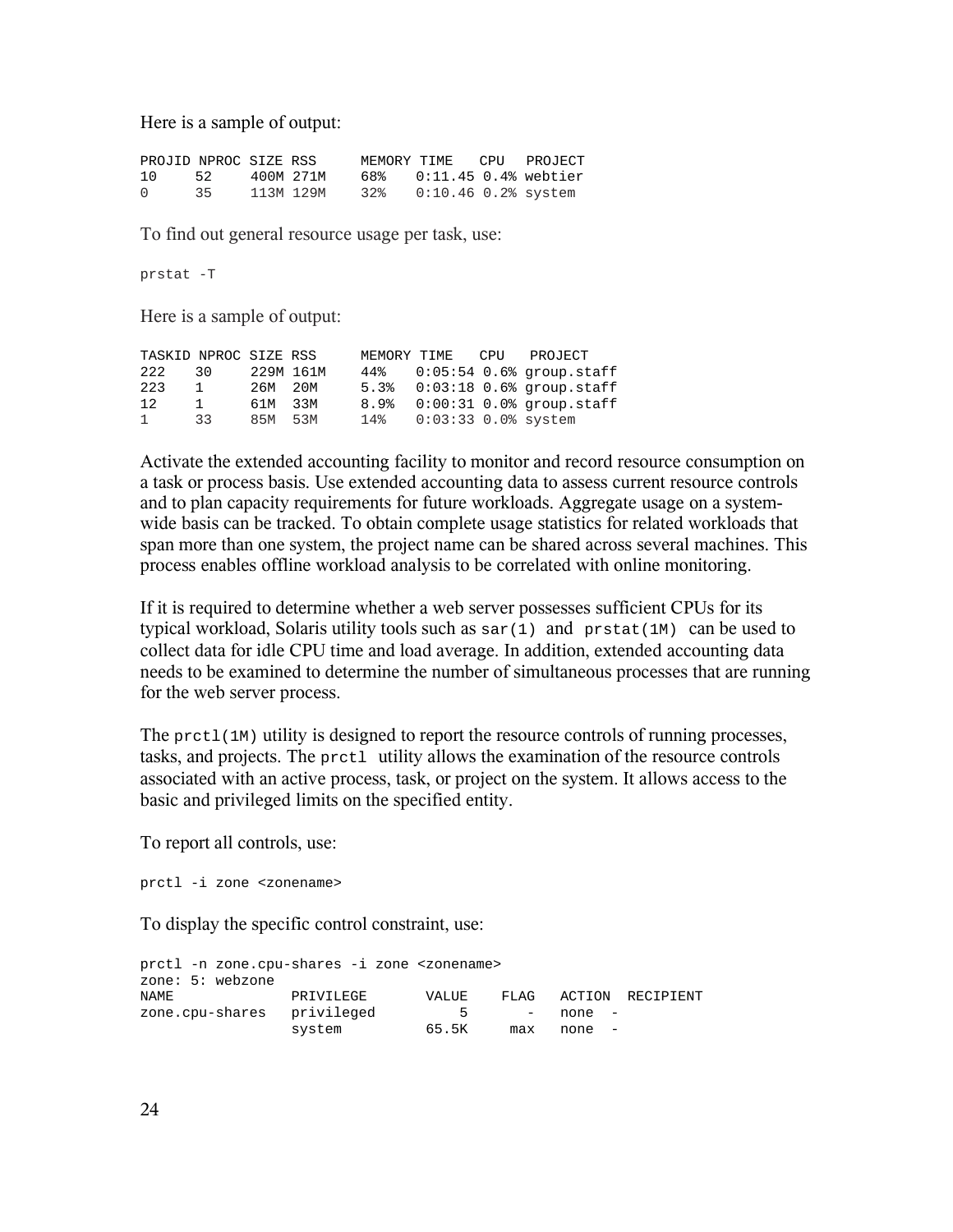Use the  $pret1(1M)$  command to place a privileged (superuser-owned) resource control on the tasks that contain specific user processes with particular thresholds.

```
prctl -n <taskattribute> -v <threadLimit> -t privileged -d all `pgrep
<processname>`
```
To enable a system log global action on the task attribute for resource control, use:

rctladm -e syslog task.max-lwps

The violation of the threshold will be logged as a warning in the system log.

See /var/adm/messages for the "exceeding" warning.

## **Resource Utilization With Cap Enforcement**

The resource capping daemon  $r \text{capd}(1M)$  enables you to regulate physical memory consumption by processes running in projects that have resource caps defined. The resource capping daemon rcapd(1M) manages physical memory by regulating the size of a project workload's resident set relative to the size of its working set. The resident set is the set of pages that are resident in physical memory. The working set is the set of pages that the workload actively uses during its processing cycle. The working set changes over time, depending on the process's mode of operation and the type of data being processed. Ideally, every workload has access to enough physical memory to enable its working set to remain resident. However, the working set can also include the use of secondary disk storage to hold the memory that does not fit in physical memory.

If you are using rcapd(1M) in a zones environment, you must add a project entry and configure the daemon in each zone where you want the daemon to run. rcapd(1M) will not act on processes in zones other than the one in which it is running.

To report resource cap enforcement daemon statistics, the rcapstat(1) command reports on the projects capped by rcapd(1M). Each report contains statistics that pertain to the project and paging statistics. Paging refers to the act of relocating portions of memory, called pages, to or from physical memory. The  $r \text{ capd}(1M)$  pages out the most infrequently used pages. The paging statistics in the first report issued show the activity since the daemon was started. Subsequent reports reflect the activity since the last report was issued. Reports are issued every interval seconds up to the quantity specified by the count, or forever if the count is not specified.

To report cap and project information, use:

rcapstat 5 5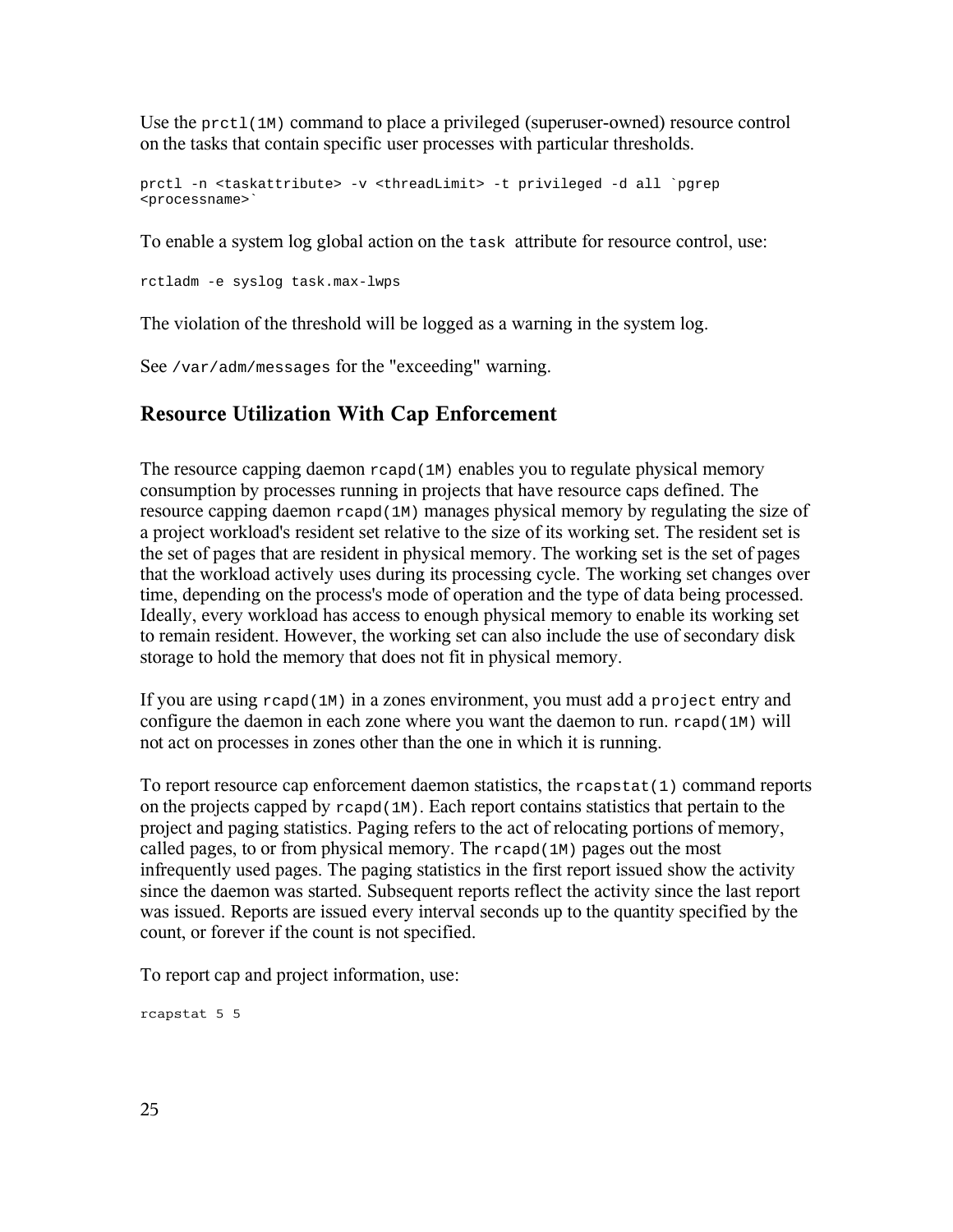| id project              | nproc vm |                       | rss                     |  | cap at avgat pg avgpg |    |
|-------------------------|----------|-----------------------|-------------------------|--|-----------------------|----|
| 112270 aproject1        | 24       | 123M                  | 35M 50M 50M 0K 3312K 0K |  |                       |    |
| 78194 qproject2 1       |          | 2368K 1856K 10M 0K 0K |                         |  | 0K                    | 0K |
|                         |          |                       |                         |  |                       |    |
| zlogin webzone rcapstat |          |                       |                         |  |                       |    |

| id  | project   |     | nproc vm rss cap at avgat |  |       | pq avqpq |
|-----|-----------|-----|---------------------------|--|-------|----------|
| 100 | project1  | 9   | 64M 31M 32M 0K 0K         |  | OK OK |          |
| 100 | projectl  | 9   | 64M 31M 32M 0K 0K         |  | OK OK |          |
| 100 | workproj1 | - 9 | 64M 31M 32M 0K 0K         |  |       | OK OK    |

To monitor the RSS of a project, use:

rcapstat 5 5 nproc vm rss cap at avgat pg avgpg 376565 gproject1 57 209M 46M 10M 440M 220M 5528K 2764K 376565 gproject2 57 209M 44M 10M 394M 131M 4912K 1637K

The project  $q_{\text{project}}$  has an RSS in excess of its physical memory cap. The nonzero values in the pg column indicate that  $r \text{ capd}(1M)$  is consistently paging out memory as it attempts to meet the cap by lowering the physical memory utilization of the project's processes. However,  $r \text{ capd}(1M)$  is unsuccessful, as indicated by the varying rss values that do not show a corresponding decrease. This means that the application's resident memory is being actively used, forcing reapd(1M) to affect the working set. Under this condition, the system continues to experience high page fault rates, and associated I/O, until the working set size (WSS) is reduced.

To report the working set size of a project, use:

rcapstat 5 5 id project nproc vm rss cap at avgat pg avgpg 376565 user1 56 207M 44M 10M 381M 191M 15M 7924K 376565 user1 56 207M 46M 10M 479M 160M 2696K 898K

By inhibiting cap enforcement, either by raising the cap of a project or by changing the minimum physical memory utilization for cap enforcement, the resident set can become the working set. The rss column might stabilize to show the project WSS, as shown in the previous example. The WSS is the minimum cap value that allows the project's processes to operate without perpetually incurring page faults.

To report memory utilization and the cap enforcement line, use:

rcapstat -g id project nproc vm rss cap at avgat pg avgpg 376565 rcap 0 0K 0K 10G 0K 0K 0K 0K physical memory utilization: 55% cap enforcement threshold: 0%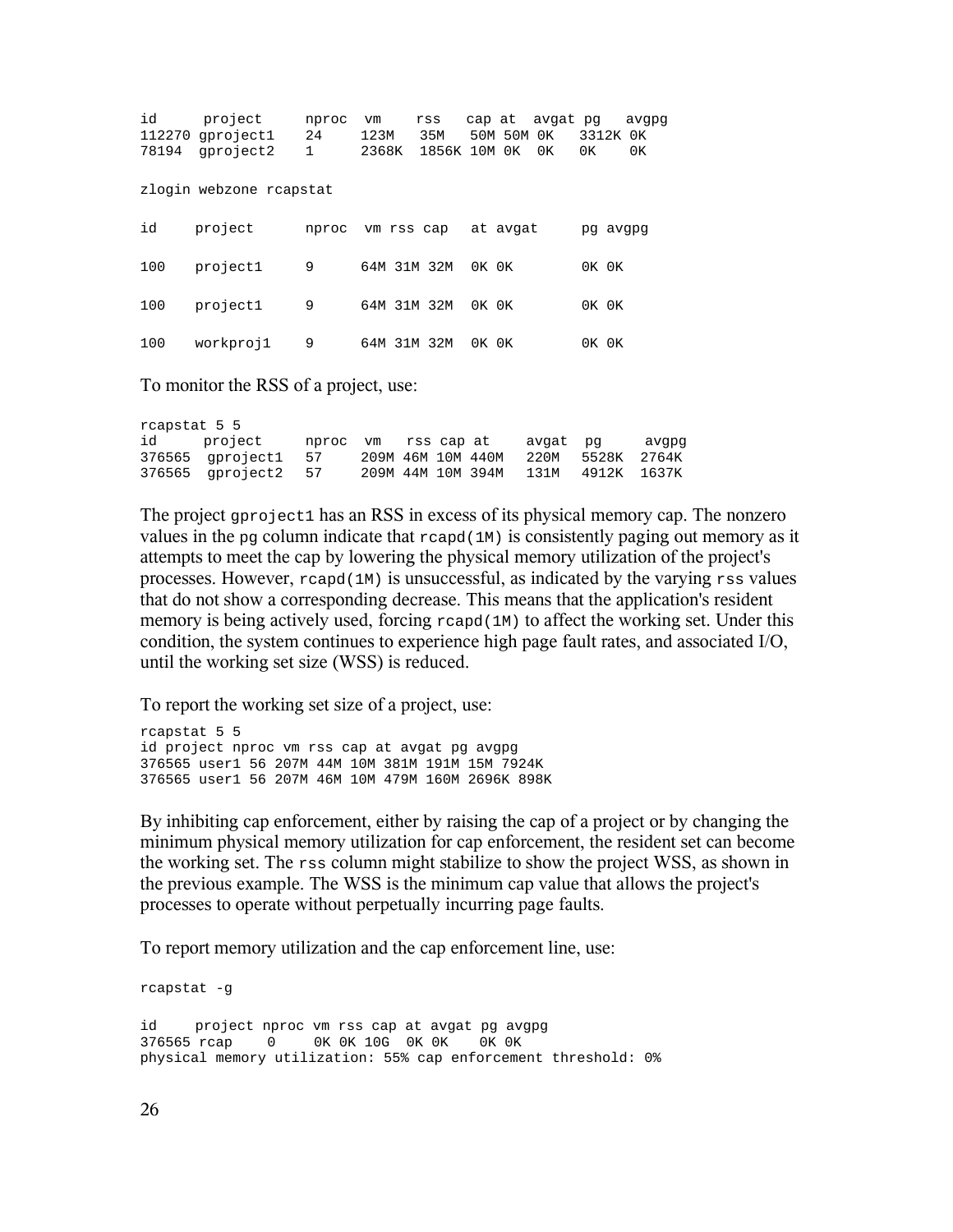id project nproc vm rss cap at avgat pg avgpg 376565 rcap 0 0K 0K 10G 0K 0K 0K 0K physical memory utilization: 55% cap enforcement threshold: 0%

## **DRP Resource Management**

Solaris resource pools are used for partitioning machine resources. Dynamic resource pools (DRPs) dynamically adjust each resource pool's resource allocation to meet established system goals. On a system that has zones enabled, a non-global zone can be associated with one resource pool, although the pool need not be exclusively assigned to a particular zone. Moreover, you cannot bind individual processes in non-global zones to a different pool by using the  $p \circ \text{obind}(1M)$  command from the global zone. To associate a non-global zone with a pool, using the zonecfg subcommand, set pool to a specific resource pool. Then the reconfigured zone needs to be rebooted.

To list all instances of resource pool configuration, use:

pooladm

The poolstat( $1M$ ) utility run in a non-global zone displays only information about the pool associated with the zone. The pooladm(1M) command run without arguments in a non-global zone displays only information about the pool associated with the zone.

The poolstat( $1M$ ) utility includes options that can be used to examine specific pools and report resource set-specific statistics.

If zones are implemented on your system, and you use  $p$  $\circ$  $\circ$ lstat(1M) in a non-global zone, information about the resources associated with the zone's pool is displayed.

| Name | Description                                                          |
|------|----------------------------------------------------------------------|
| id   | Pool ID.                                                             |
| pool | Pool name.                                                           |
| rid  | Resource set ID.                                                     |
| rset | Resource set name.                                                   |
| type | Resource set type.                                                   |
| min  | Minimum resource set size.                                           |
| max  | Maximum resource set size.                                           |
| size | Current resource set size.                                           |
| used | Measure of how much of the resource set is currently used.           |
| load | Absolute representation of the load that is put on the resource set. |

Table 10: poolstat(1M) General Format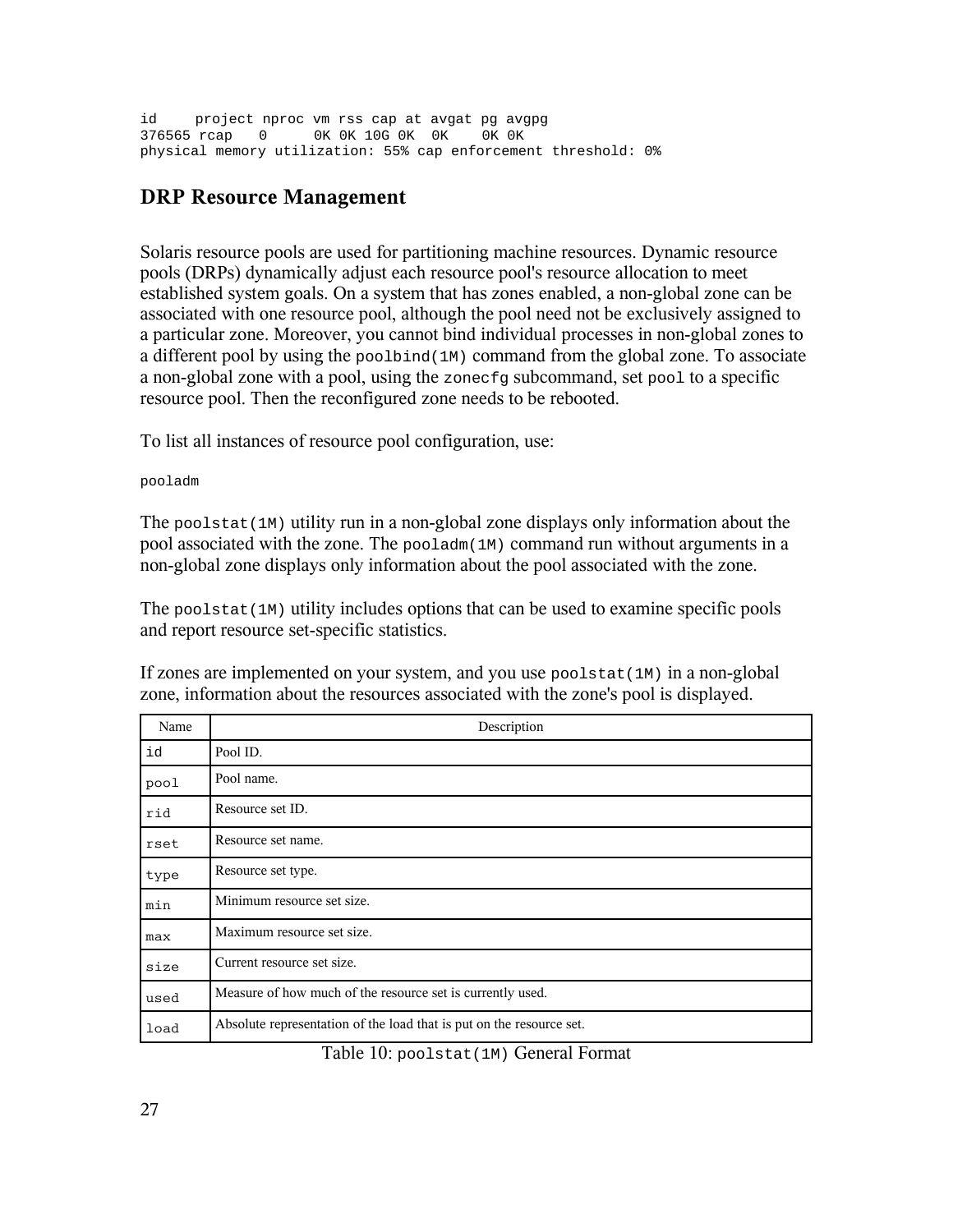## **Producing Multiple Reports at Specific Intervals**

The poolstat utility shows all active pools on the system. It reports statistics based on the selected specific intervals with the number of counts.

```
poolstat 5 3
                pset
id pool size used load 
46 pool_sales 2 1.2 8.3
0 pool_default 2 0.4 5.2
                pset
id pool size used load
46 pool_sales 2 1.4 8.4
0 pool_default 2 1.9 2.0
                pset
id pool size used load
46 pool_sales 2 1.1 8.0
0 pool_default 2 0.3 5.0
```
## **Reporting Resource Set Statistics**

The following example uses the poolstat(1M) command with the  $-r$  option to report statistics for the processor-set resource set. Note that the resource set pset default is attached to more than one pool, so this processor set is listed once for each pool membership.

```
poolstat -r pset
     id pool type rid rset min max size used load
     0 pool_default pset -1 pset_default 1 65K 2 1.2 8.3
     6 pool_sales pset 1 pset_sales 1 65K 2 1.2 8.3
     2 pool_other pset -1 pset_default 1 10K 2 0.4 5.2
```
## **Extended Accounting Facility**

Without arguments, acctadm(1M) displays the current status of the extended accounting facility.

The following command displays resource groups for task accounting:

acctadm -r